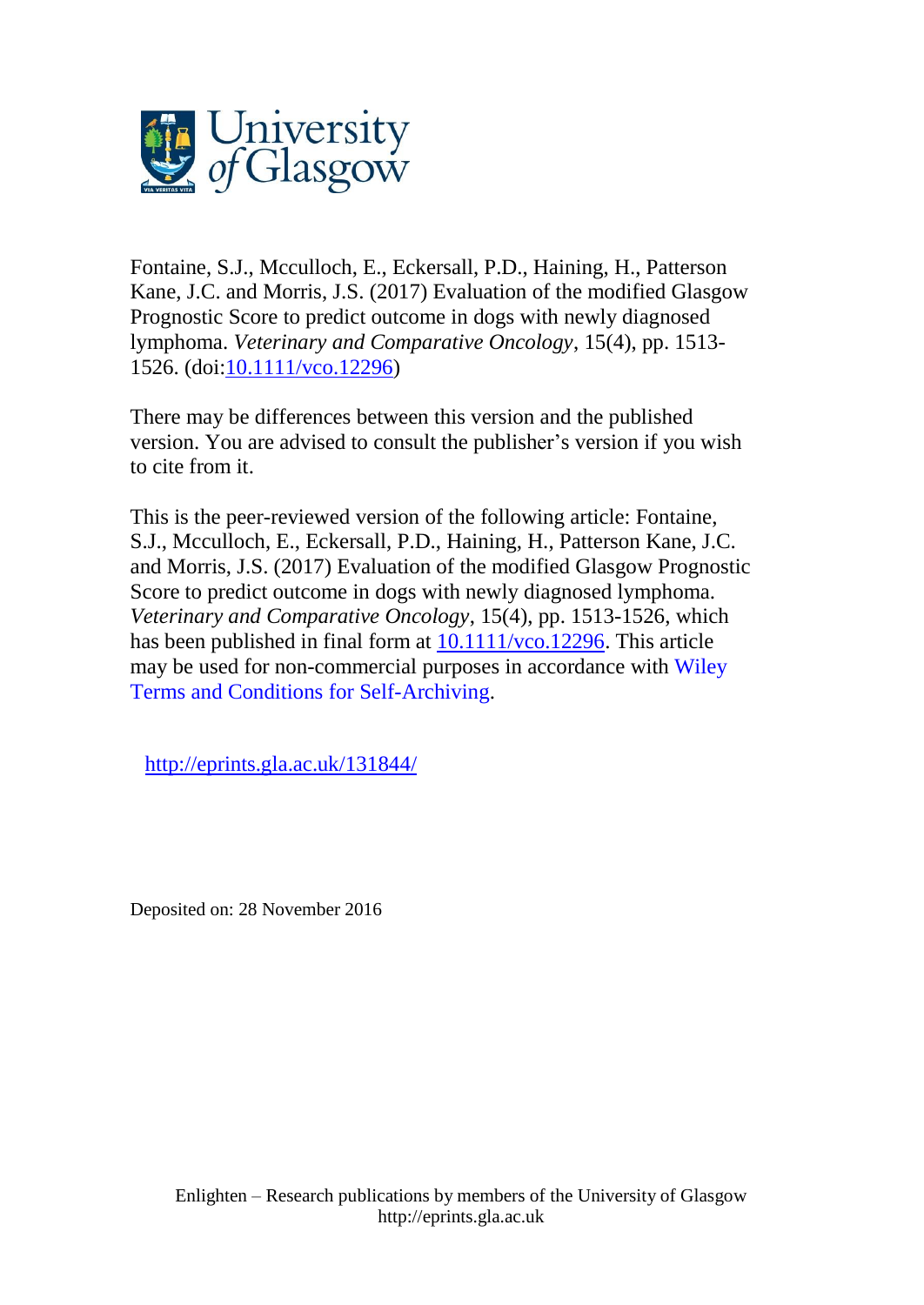- Evaluation of the modified Glasgow Prognostic Score to predict outcome
- in dogs with newly diagnosed lymphoma

# **Abbreviated title: mGPS in canine lymphoma.**

- 4 Fontaine SJ, McCulloch  $E^1$ , Eckersall PD<sup>2</sup>, Haining H, Patterson Kane JC<sup>\*</sup>, Morris
- JS.
- Corresponding author: Joanna.morris@glasgow.ac.uk
- 
- 8 School of Veterinary Medicine, College of Medical, Veterinary and Life Sciences, University
- of Glasgow, Bearsden Road, Glasgow, G61 1QH.

- 11 <sup>1</sup>ReactivLab Ltd, Garscube Estate, Bearsden Road, Glasgow, G61 1QH (now part of Avacta
- Animal Health Ltd),
- 13 <sup>2</sup>Institute of Biodiversity, Animal Health and Comparative Medicine, University of Glasgow,
- Bearsden Road, Glasgow, G61 1QH
- 
- 16 \*JPK's current address is Flagship Biosciences, Inc., 7575 W 103<sup>rd</sup> Ave #102, Westminster,
- CO 80021, USA
- EM's current address is Wolfson Wohl Cancer Research Centre, University of Glasgow
- Garscube Estate, Bearsden Rd, Glasgow, G61 1QH
- 
- 
- 
- 
- 
- Key words:
- **Biomarker, C-reactive protein, albumin, survival time, canine, lymphosarcoma**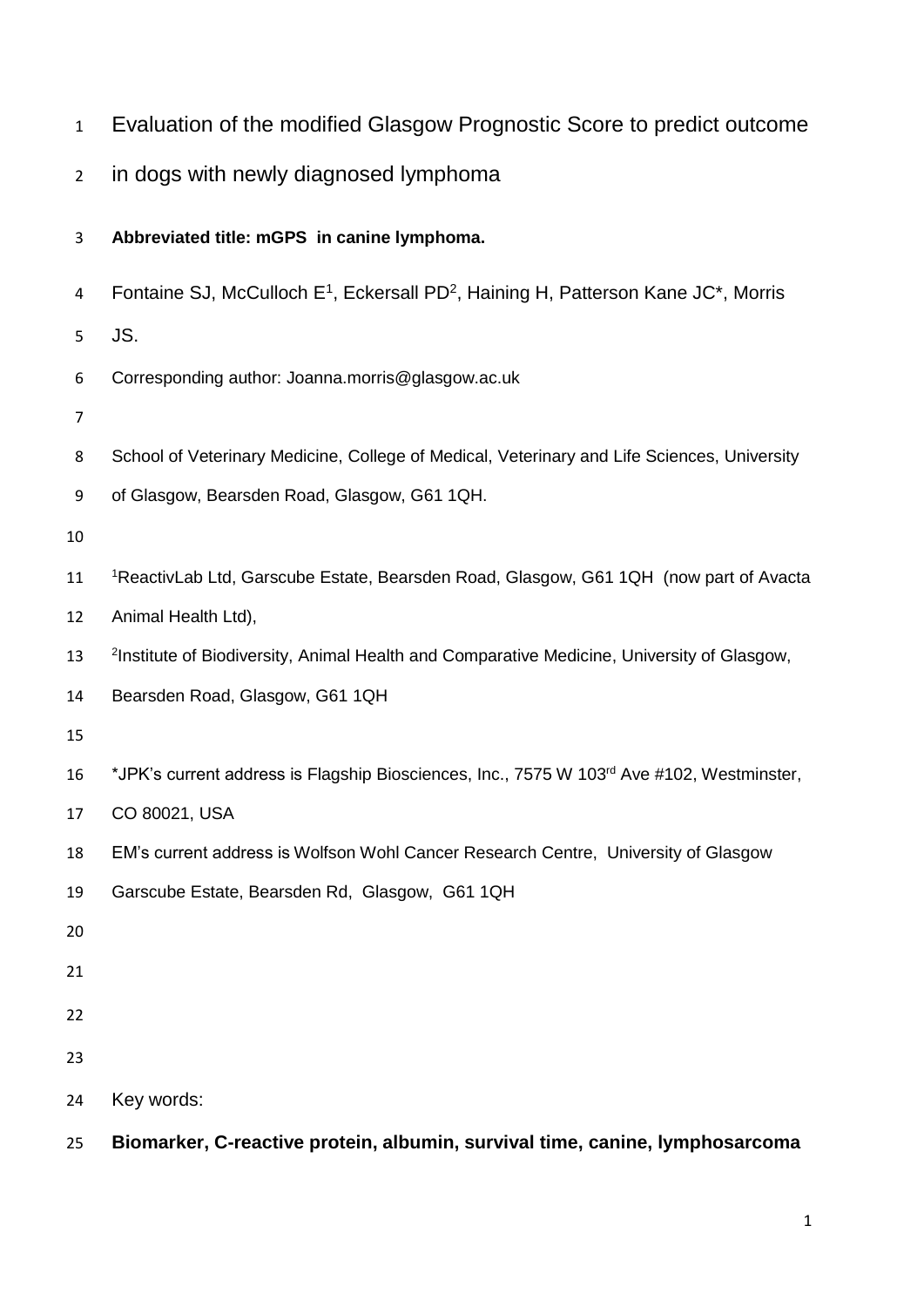### **Abstract**

 The modified Glasgow Prognostic Score (mGPS) assigns a numerical value (0-2) from pre-treatment serum concentrations of C-reactive protein (CRP) and albumin to predict patient outcome. CRP and albumin were evaluated in 77 untreated dogs with lymphoma to determine the relationship of mGPS to clinicopathological parameters and whether it could predict progression-free (PFS) and overall survival (OS) in treated dogs. mGPS distribution was significantly associated with clinical stage, substage b, weight loss, gastro-intestinal disturbances and lethargy at presentation. On univariate analysis, mGPS was significantly associated with OS and PFS, with shorter median survival times for mGPS 2 compared to mGPS 0 and 1 combined. Hypoalbuminaemia significantly reduced OS and PFS, however increased CRP had no effect. Only clinical stage was significantly associated with OS and PFS on both univariate and multivariate analysis. mGPS has potential prognostic value for canine lymphoma , but further studies are needed.

- 
-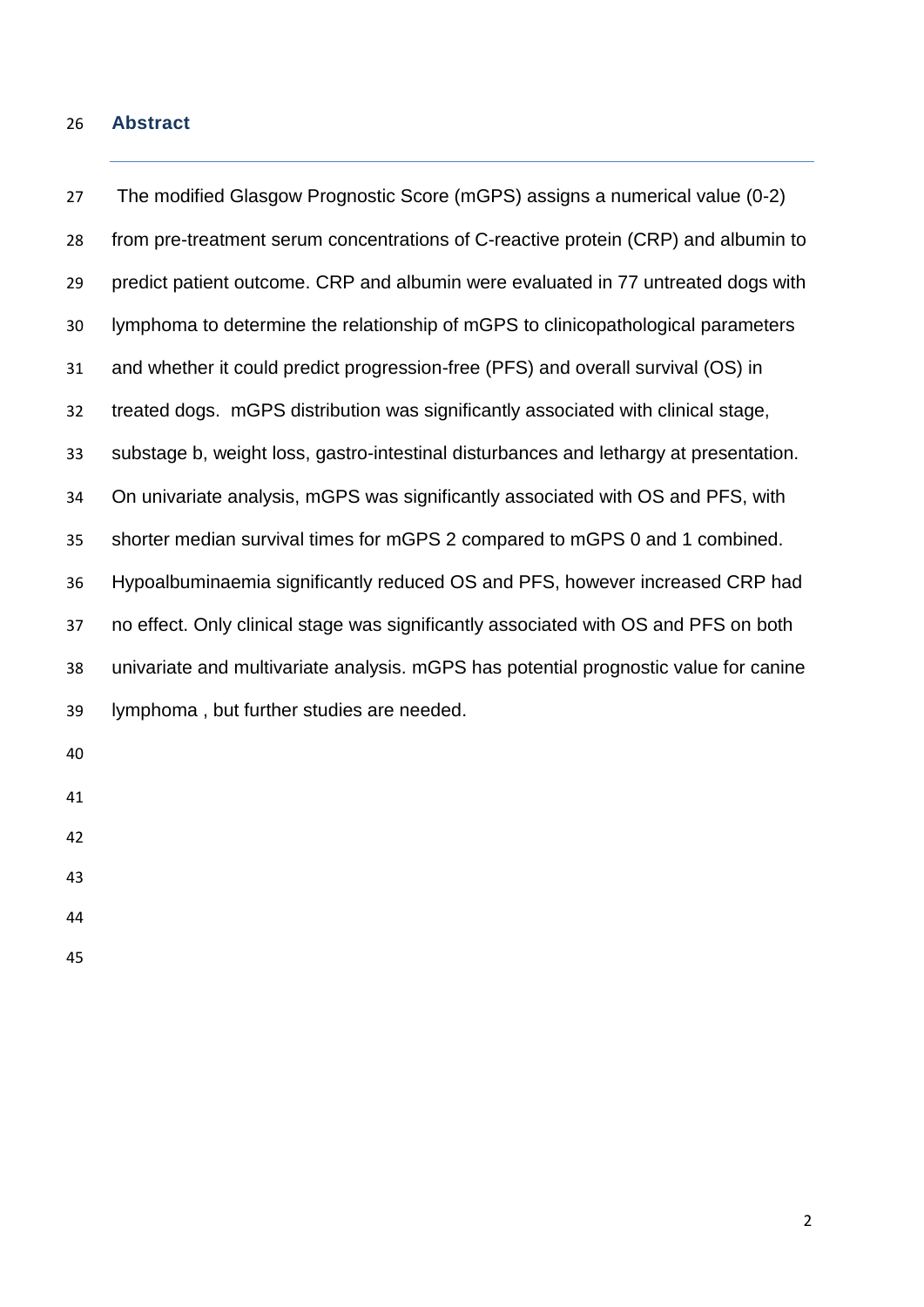### **Introduction**

 Lymphoma is the most common haemopoietic tumour in dogs, accounting for 83% of 48 all such malignancies in this species.<sup>1</sup> Classification of the disease by cell morphology, lineage and histological grade using the most recent human World Health Organisation (WHO) system defines similar B and T cell, low and high grade subtypes to those in humans.<sup>2</sup> Diffuse large B cell lymphoma (DLBCL) is the most common subtype in both species making the dog a useful comparative model for 53 human non-Hodgkin lymphoma (NHL).<sup>[2,](#page-16-1) [3](#page-16-2)</sup>

 The prognosis for canine lymphoma depends on both histopathological and clinical features. High grade disease and T cell immunophenotype are often associated with 57 poor prognosis although low grade  $T$  cell lymphomas also occur.  $4-6$  Expression of class II major histocompatibility complex and high Ki67 are also negative prognostic indicators along with clinical features such as higher WHO clinical stage, substage b, some anatomic locations and the presence of hypercalcaemia.<sup> $7-11$ </sup> Different subtypes of lymphoma respond variably to combination chemotherapy protocols with widely ranging survival times and disease-free intervals, but a poor response to 63 chemotherapy is considered to be a negative prognostic indicator.<sup>8</sup> Prior treatment 64 with steroids also negatively affects prognosis.<sup>[12](#page-16-6)</sup>

 Pre-treatment blood parameters that have been explored as prognostic biomarkers in canine lymphoma include haematocrit  $13$ , thymidine kinase  $14$ , and serum lactate 68 dehydrogenase.<sup>15</sup> Serum acute phase proteins (APPs) are widely used as biomarkers in the diagnosis and prognosis of human lymphoid neoplasia, particularly C-reactive protein (CRP), a positive APP that is increased by interleukin-6 (IL-6) and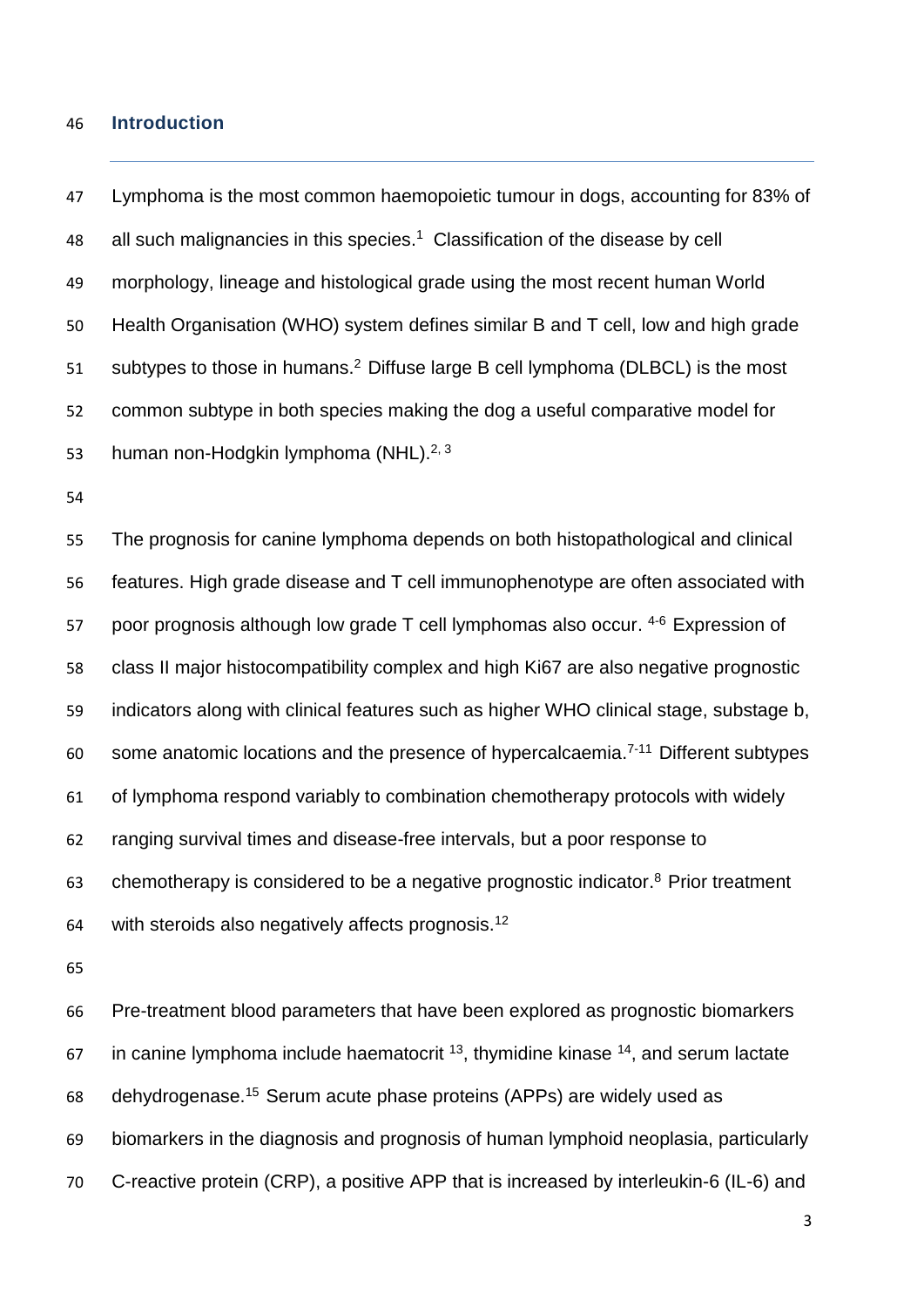elevated in human patients with NHL.<sup>[16,](#page-17-0) [17](#page-17-1)</sup> CRP is increased in untreated dogs with lymphoma and has potential as a highly sensitive but non-specific serum 73 biomarker.<sup>[18-20](#page-17-2)</sup> Albumin is a negative APP that decreases in response to inflammation, injury and disease. Hypoalbuminaemia correlates strongly with the systemic inflammatory response and weight loss in human cancer patients and is 76 associated with reduced complete remission (CR) rate and survival time in NHL. $^{21,22}$  $^{21,22}$  $^{21,22}$ 77 Hypoalbuminaemia is also reported in canine lymphoma and is associated with 78 shorter remission and survival time.<sup>[12,](#page-16-6) [23](#page-17-5)</sup>

 In human medicine, combined use of several serum biomarkers is considered preferable to a single biomarker in isolation. In human solid cancers including lymphoma, scoring systems which combine serum biomarkers of systemic inflammation (for example the international prognostic index (IPI), prognostic nutritional index (PNI), neutrophil lymphocyte ratio (NLR), and the Glasgow Prognostic Score/modified Glasgow Prognostic Score (GPS/mGPS)) are used to 86 predict prognosis, guide treatment decisions and improve patient outcomes.<sup>24-30</sup> In contrast, no veterinary prognostic scoring systems are currently in routine use for canine lymphoma, Although one study evaluated NLR in 77 dogs with multicentric 89 lymphoma, it was not found to be of prognostic value.<sup>[31](#page-17-7)</sup>

 Of the above prognostic scores, GPS and mGPS (based on CRP and albumin concentrations), are reliable independent prognostic factors in human lymphoid 93 neoplasia  $26-29$ ,  $32$  and we hypothesised that they may also be useful for canine lymphoma patients. Both scoring systems assign a score of 0 (when both parameters are within normal range), or 2 (both outside normal range). In the GPS, a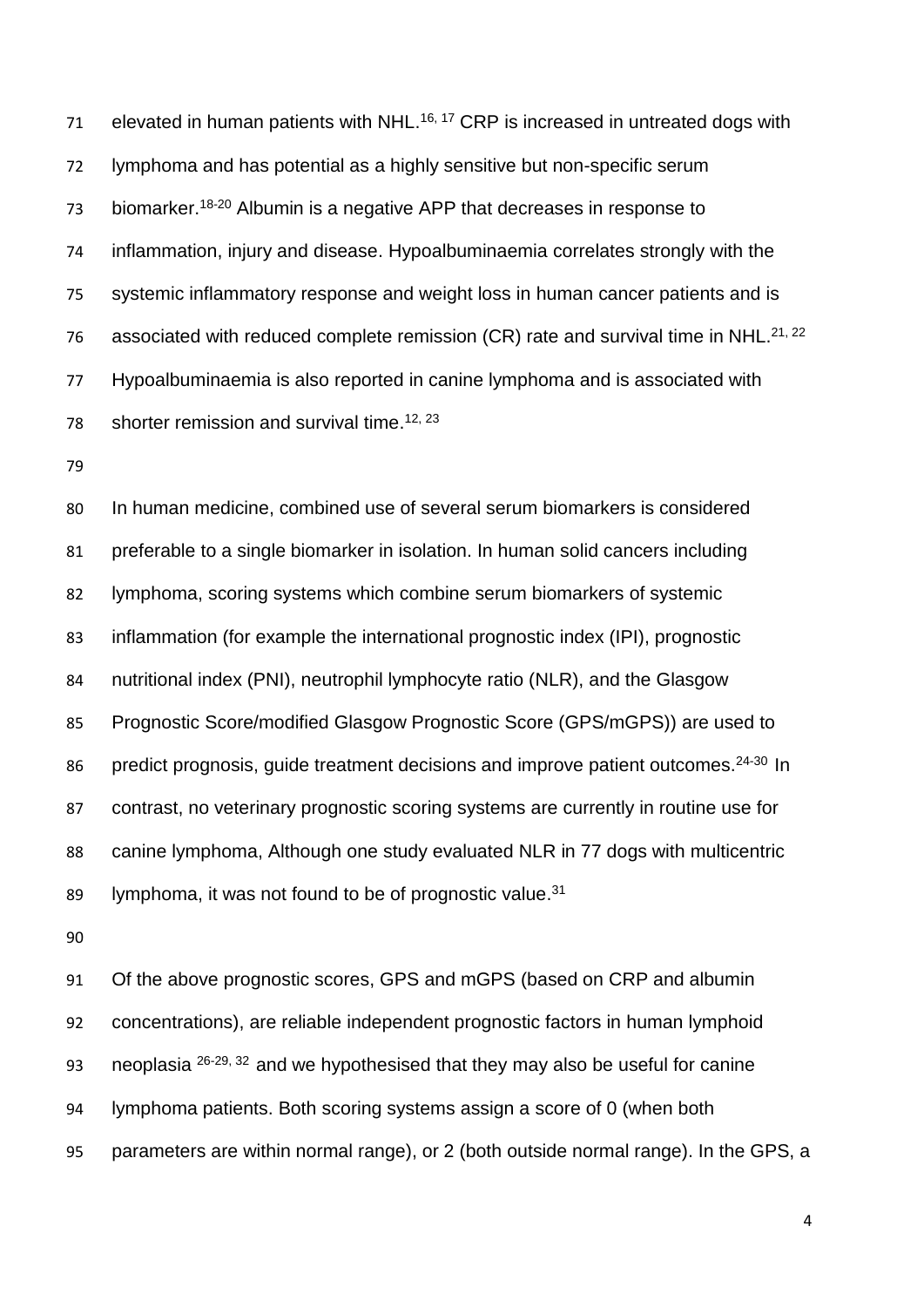score of 1 can be given for either low albumin or high CRP, however, with mGPS a score of 1 is only assigned for high CRP (normal albumin) and a patient with hypoalbuminaemia but normal CRP is given a score of 0 to reflect the observation that hypoalbuminaemia without elevated CRP is rare and is not necessarily 100 associated with poor survival. $32, 33$  $32, 33$  mGPS rather than GPS may therefore be of more 101 relevance for some tumour types. [33](#page-17-10)

 The aims of this study were to assign an mGPS to an untreated cohort of dogs with lymphoma, investigate how these related to patient clinicopathological characteristics and determine whether mGPS provided prognostic information in dogs that were treated with chemotherapy.

## **Materials and Methods**

 This prospective study was performed with full ethical approval from the department of Ethics and Welfare, University of Glasgow with owner consent obtained for retention of spare serum for CRP analysis. Albumin was assayed in the biochemical screen for diagnostic purposes.

#### *Dogs*

 One-hundred and seventy-five dogs with lymphoma that were presented to the University of Glasgow's Small Animal Hospital between 2004 and 2010 were eligible for recruitment onto the study. Inclusion criteria included dogs with a cytological or histopathological diagnosis of lymphoma with excess serum obtained prior to treatment, no concurrent infectious or active inflammatory disease, no previous treatment of lymphoma with surgery or chemotherapy and no steroid treatment in the last 7 days prior to referral. Diagnosis was confirmed by cytology, histopathology, or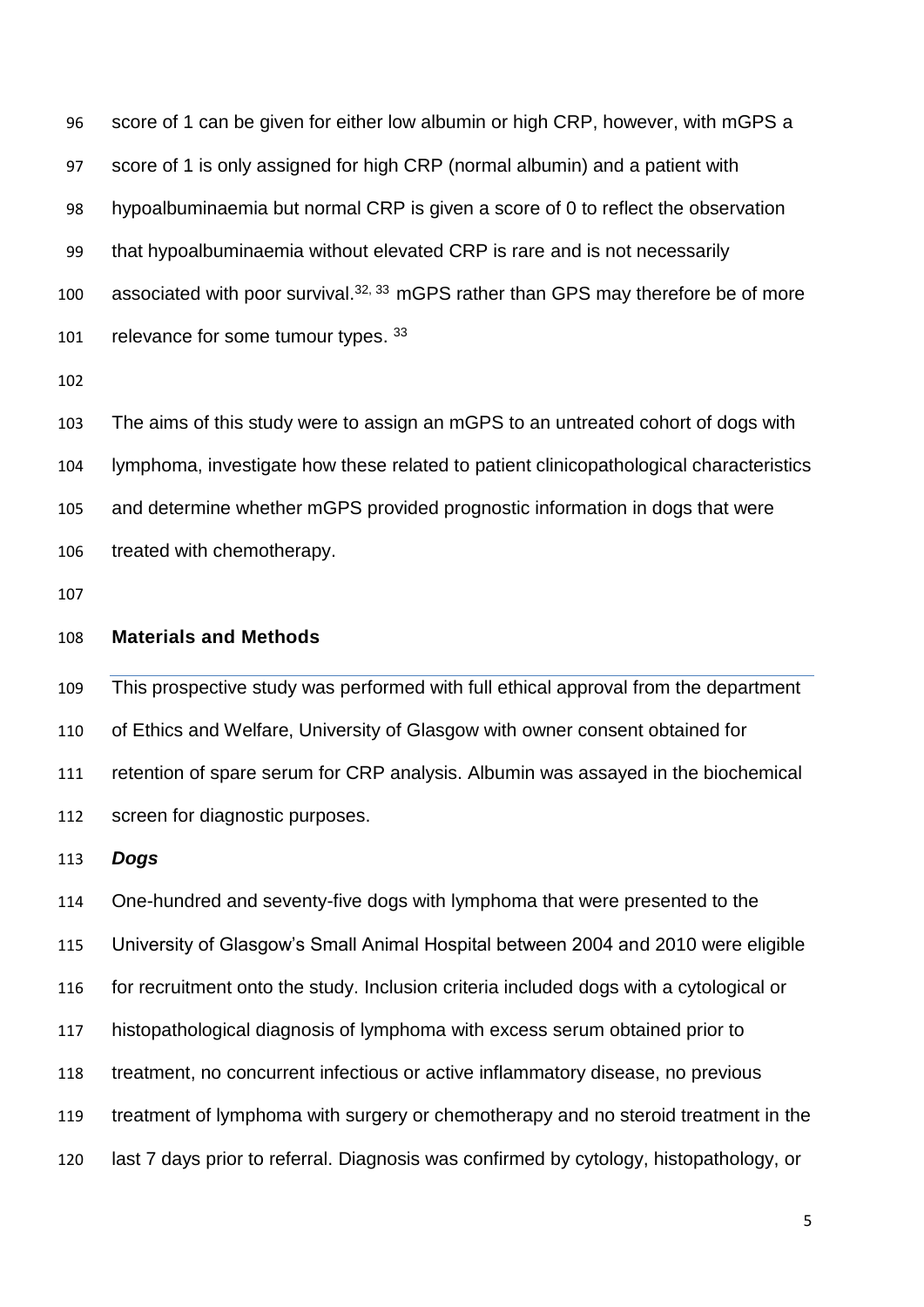both, and where possible immunophenotyping was performed using antibodies against CD3 (T cell) and CD79a (B cell) on cytology or histology slides. Where possible for the final cohort of dogs, histology and cytology slides were obtained for [2](#page-16-1)4 retrospective review using the WHO classification and the Updated Kiel 125 classification respectively. Clinical staging was performed on all dogs including complete blood count, biochemistry analysis, abdominal ultrasonography and thoracic radiography. Computed tomography (CT) was performed when clinically appropriate. Splenic and hepatic cytology, bone marrow evaluation, and urinalysis (including urine protein and creatinine ratio) were performed when deemed clinically important and when client finances permitted. Chemotherapy treatment with a 25 week CHOP (cyclophosphamide, doxorubicin, vincristine, prednisolone) multidrug 132 protocol was offered as the first line treatment to most dogs with high grade lymphoma. Some dogs received a modified version of this standard CHOP protocol (eg no L-asparaginase, substitution for doxorubicin if heart disease present), a different chemotherapy protocol or just prednisolone depending on lymphoma grade, owner finances and other patient/owner factors.

## *Samples*

 **CRP:** 1-2 ml of whole blood was collected by jugular venepuncture into plain serum tubes (Sarstedt AG) as surplus to that required for routine staging. Blood was allowed to clot for approximately 2 hours at room temperature then separated by centrifugation (Minispin Eppendorf AG) at 9,000 rpm for 3 minutes. A minimum of 143 200 µl serum was harvested and frozen at -70°C for analysis at a later date. CRP was measured using a latex-enhanced immunoturbidimetric assay (Pentra 400, Horiba ABX, UK) by batch analysis to reduce inter-assay variability. This assay was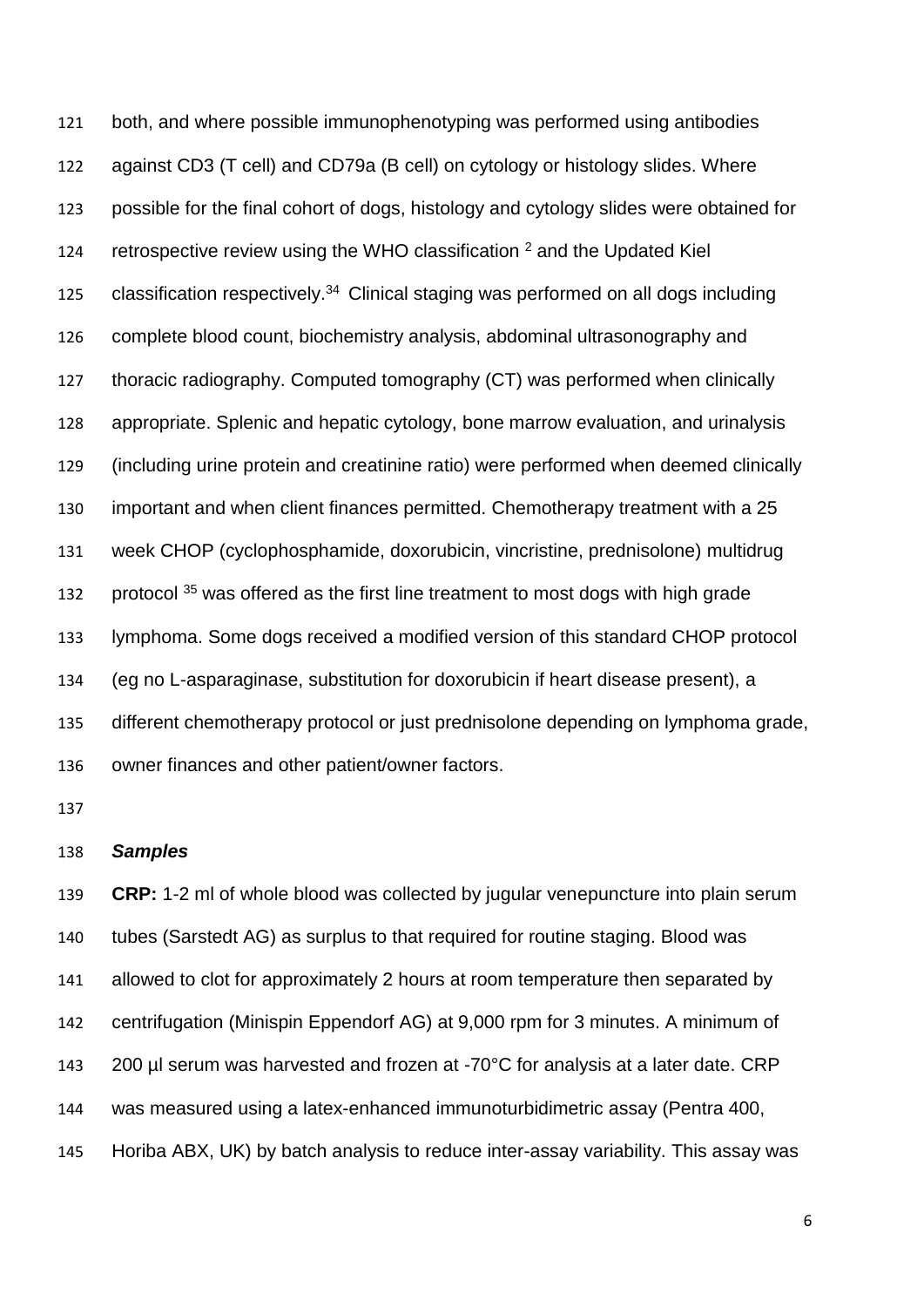validated to have a low within-run imprecision and intra-assay coefficients of variance (n=12) of 0.5% and 1.2% at mean control values of 4 mg/l and 30 mg/l of CRP respectively. This assay also has an acceptable between-run imprecision with inter-assay coefficients of variance (n=12) of 4.8% and 8.5% at mean control values of 4 mg/l and 30 mg/l of CRP respectively. A serum CRP concentration range of 0- 151 10 mg/l was deemed normal based on previous findings by Eckersall *et al* (1989).<sup>[36](#page-18-2)</sup> **Albumin:** 1.2ml of whole blood was collected by jugular venepuncture into lithium heparin tubes (International Scientific Supplies Ltd) and routine laboratory measurements of plasma albumin concentration were carried out on a chemistry immuno-analyser (AU640, Olympus, USA). The coefficient of variation for this method, over the range of measurement, was less than 5% as established by routine quality control measures. The laboratory reference for plasma albumin concentration was 29-36 g/l.

## **Assigning a Glasgow Prognostic Score and modified Glasgow Prognostic**

**Score:**

 Dogs were assigned an mGPS score of 0, 1 or 2 as follows: dogs with both elevated CRP concentration (>10 mg/l) and hypoalbuminaemia (<29 g/l) were assigned mGPS 2, dogs with elevated CRP but normal albumin were assigned mGPS 1 and dogs with both normal CRP and low or normal albumin concentration were assigned mGPS 0.

### *Statistics*

 Associations between mGPS and clinicopathological features (other than CRP and albumin) were assessed for all dogs using contingency table analysis with the chi-squared test. Continuous variables were analysed after grouping above/below their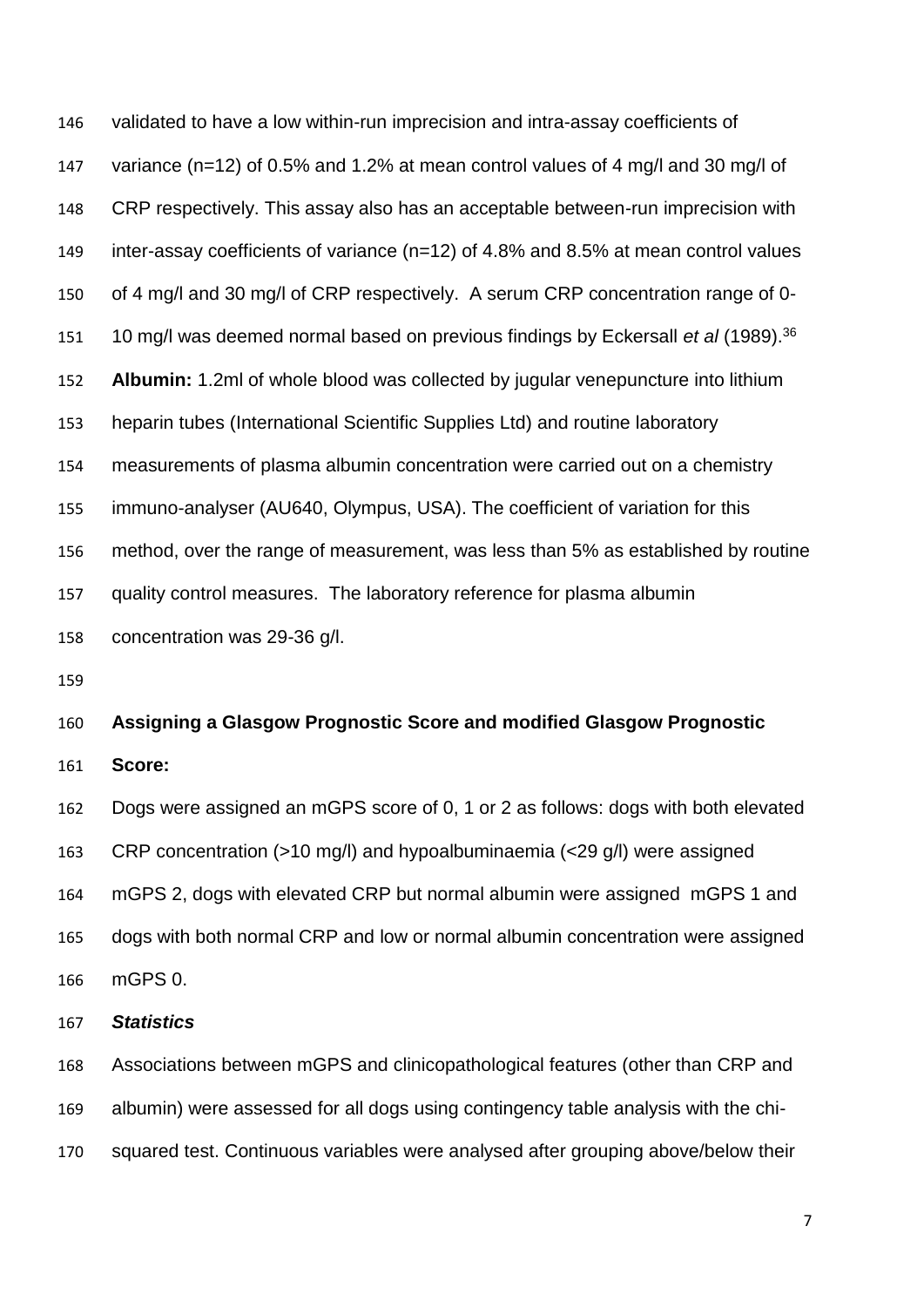normal threshold (calcium) or as 3 groups (age, see below). The influence of mGPS and other clinical variables on progression free and overall survival was performed in two groups of patients: Group 1 comprised all dogs that had received treatment i.e. chemotherapy protocol or steroids-only (n=70) and Group 2 comprised dogs treated first line with a CHOP-based protocol (n=55) to remove the confounding effect of other treatment protocols on survival. Univariate regression analysis was performed using the Cox proportional hazard (Cox PH) model to determine the relationship between patient characteristics including mGPS and survival. Hazard ratios (HR) are presented with their 95% confidence interval (CI). All clinicopathological variables with a p value ≤ 0.1 were included in the final multivariate backward stepwise regression model and variables were removed from the model when p≥ 0.1. To increase group sizes and statistical power for the final analysis, mGPS 0 and 1 (mGPS 0+1) were combined and compared to mGPS 2, WHO stage II-IV were combined and compared to stage V, and age 0-3 and >3-7 years were combined and compared to > 7 years. Progression-free survival (PFS) was defined as the period from first day of treatment to day of progression or relapse of disease. Dogs were censored at date of last known follow-up or at statistical analysis if progression had not been reached. Overall survival (OS) was defined as the time from first day of treatment to day of death and dogs were censored as described for PFS. Univariate survival analysis was also performed on all categorical variables using the Kaplan- Meier (KM) method, and differences were assessed by means of the log-rank test. Median survival times for PFS and OS are presented with their 95% CI. The median values for clinicopathological characteristics are presented with their interquartile range (IQR). Analyses were performed using SPSS Statistics Version 22 (IBM Corp., UK). Statistical significance was set at p ≤0.05.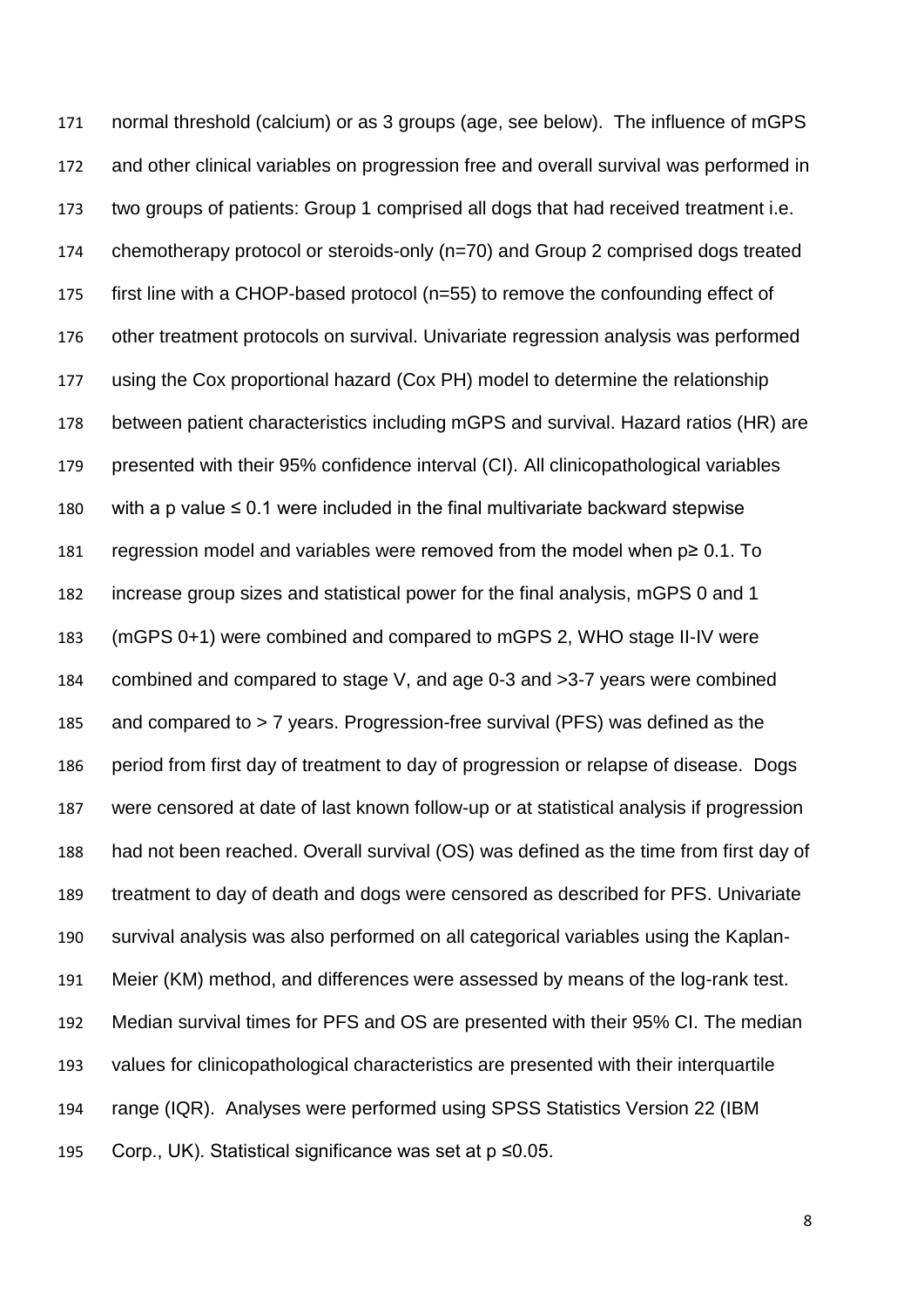## **Results**

 Seventy-seven dogs fulfilled the inclusion criteria. Twenty-four breeds were represented, the most common being Labrador Retrievers (14 [18%]), Boxers (7 [9%]), Bullmastiffs (6 [8%]), Golden Retrievers (5 [6%]) and German Shepherd Dogs (5 [6%]). Thirteen dogs (17%) were crossbreeds. The median age of the dogs at diagnosis was 7.3 years (IQR 3.1). Fifty-three dogs (69%) were male (30 entire, 23 neutered) and 24 dogs (31%) were female (9 entire, 15 neutered).

Sixty-five dogs (84%) had high grade and 12 (16%) had low grade lymphoma.

 Immunophenotyping was performed for 70 dogs: 34 (44%) were B cell and 36 (47%) were T cell. Pathology review was possible for 50 dogs (5 histology, 45 cytology); the most common WHO classification was T cell high grade anaplastic large cell lymphoma (4/5 dogs) and the most common updated Kiel classification was B cell high grade centroblastic polymorphic lymphoma (17/45 dogs). Two dogs (4%) were stage II, 15 (19%) were stage III, 28 (36%) were stage IV, and 31 (40%) were stage V. Fifty-four dogs (70%) were classified as WHO substage b, and 23 (30%) were classified as substage a. The most common presenting signs were gastrointestinal (GI) disorders including inappetance, anorexia, vomiting, diarrhoea, and haematochezia (37 [48%]), lethargy (27 [35%]), weight loss (24 [31%]), polyuria and polydipsia (PU/PD; 13 [17%]), and pyrexia (5 [7%]). At presentation, 10 dogs (13%) were hypercalcaemic (>3mmol/l).

 Of the 77 dogs, 7 (9%) received no treatment, 5 (6%) were treated with prednisolone only, and 65 (83%) were treated with a multi-drug chemotherapy protocol (55 with a CHOP-based protocol, 4 with a lomustine-based protocol, 5 with a COP (vincristine, cyclophosphamide and prednisolone) protocol, and 1 with chlorambucil and prednisolone). Of the 51 dogs that relapsed, 11 (22%) were given no further treatment, 2 (4%) were treated with prednisolone only, and 38 (74%) went onto receive a rescue chemotherapy protocol (15 with a CHOP-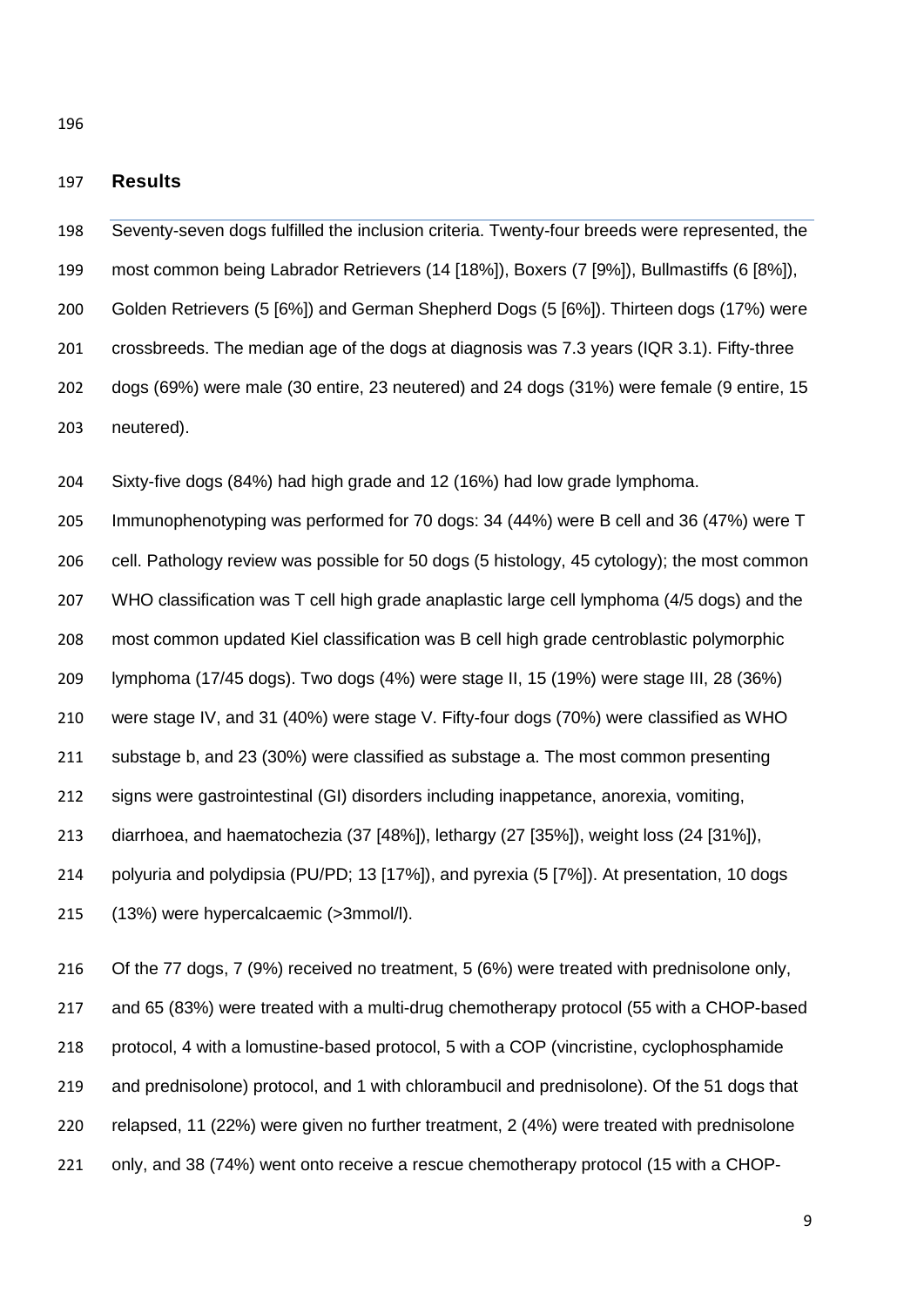based protocol, 11 with a lomustine-based protocol, 10 with single agent L-asparaginase, 1 each with single-agent doxorubicin and cyclophosphamide). The median PFS (using the KM method) for all treated dogs (Group 1, n= 70) was 91 days (95% CI 60-122 days) and for CHOP treated dogs (Group 2, n=55) was 115 days (95% CI 58-172 days). Seventy-four out of 77 dogs (96%) died/were euthanased during the study period, 70 of which were directly related to the lymphoma or treatment, and 4 dogs died of intercurrent diseases whilst lymphoma was in complete remission (1 osteosarcoma, 1 primary immune-mediated thrombocytopenia, 2 cardiac disease). No dogs were lost to follow-up and 3 dogs (4%) remained alive at the end of the study period. The median OS for Group 1 was 214 days (95% CI 136-292 days) and for Group 2 was 232 days (95% CI 160-304 days). The percentage of all treated dogs surviving to 6, 12 and 24 months was 56%, 30% and 13% respectively.

 Pre-treatment serum CRP concentration ranged from 0.4-273.7 mg/l and was elevated in 65 dogs (84%) with a median concentration of 34.7 mg/l (IQR 45.4). Six dogs were outliers with markedly elevated CRP concentrations (136, 171.5, 174.7, 184.9, 198.1 and 273.7 mg/l). No common clinicopathological features were shared by outlying dogs. Pre-treatment albumin concentration ranged from 10-36 g/L with a median concentration of 29 g/L (IQR 5.5). Thirty- seven dogs were hypoalbuminaemic (< 29 g/L); 14 dogs had severe hypoalbuminaemia (≤24 g/l), and 2 were outliers with albumin concentrations of 10 and 15 g/l. All dogs with severe hypoalbuminaemia were WHO stage IV or V and substage b (all presented with GI signs or weight loss). Both outliers had a high grade T cell lymphoma. Other possible causes of severe hypoalbuminaemia such as reduced production due to liver dysfunction or direct loss due to a protein-losing nephropathy/enteropathy were investigated but in all cases 245 the hypoalbuminaemia was directly attributable to the lymphoma.

 Following allocation of prognostic score, 11 dogs (14%) were mGPS 0, 29 (38%) were mGPS 1 and 37 (48%) were mGPS 2. All mGPS 1 dogs had elevated CRP and normal albumin. Differences in mGPS according to patient clinicopathological characteristics are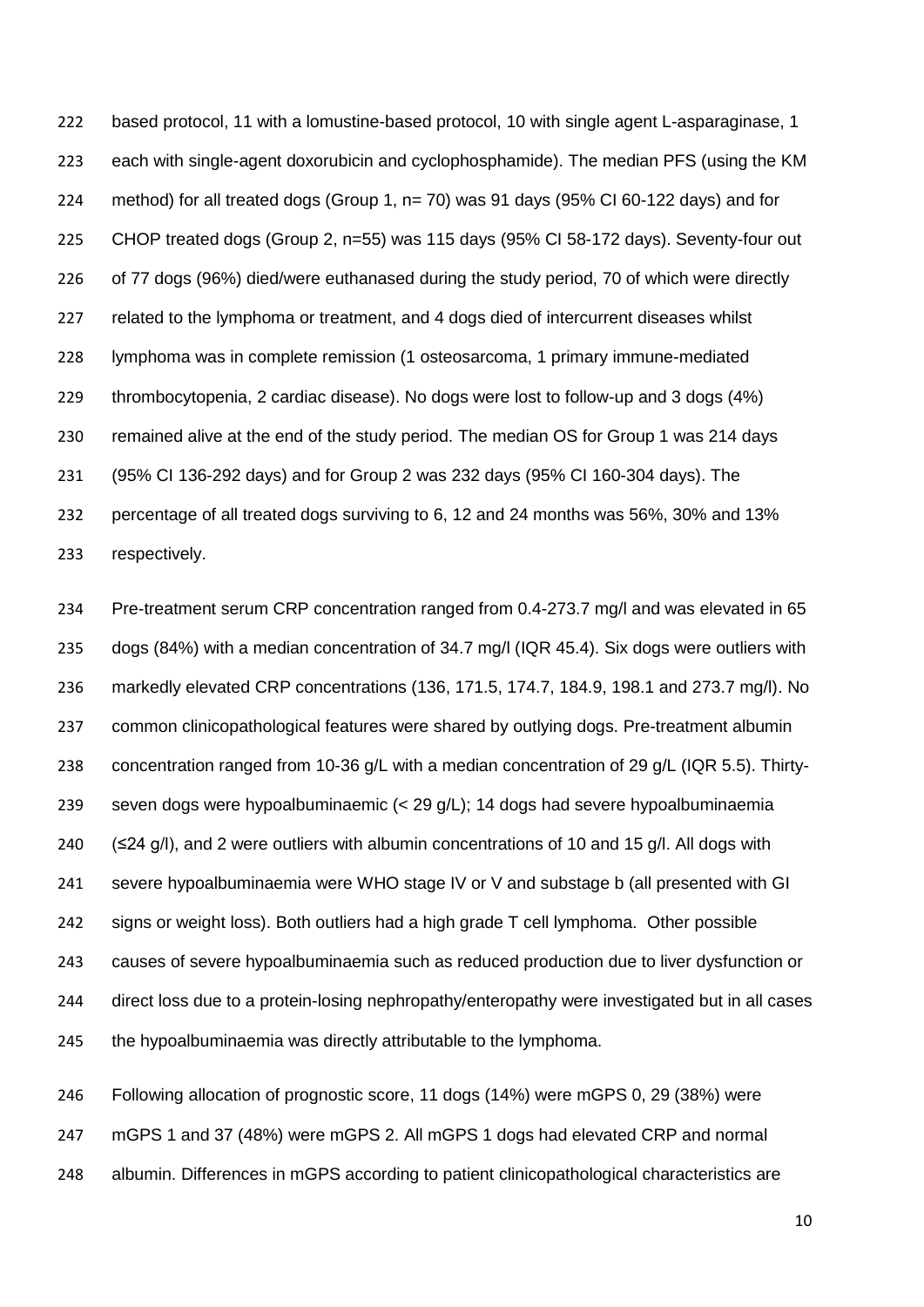249 shown in Table 1. For the 77 dogs at initial presentation, WHO stage ( $p=0.002$ ) and substage (p=0.02) differed significantly across the mGPS groups with a trend towards advancing stage and substage b with increasing mGPS score. In agreement with substage b distribution, weight loss, GI disturbances and lethargy at presentation were significantly differently distributed (p = 0.007, <0.001 and 0.01 respectively) with more frequent occurrence as the mGPS score increased.

 To test which variables influenced OS, univariate regression analysis using the Cox PH model was carried out. Dogs with mGPS 2 were at increased risk of death when compared to mGPS 0+1 regardless of treatment protocol (Group 1 :HR 0.445 [95% CI 0.268-0.740], p=0.002; Group 2 :HR 0.525 [95% CI 0.299-0.922], p=0.025), however, the significant effect of mGPS on OS by univariate analysis was lost on multivariate analysis (Table 2 and 3). Albumin was also negatively associated with OS when looking at all treated dogs (Group 1: HR 0.923 [95% CI 0.868-0.981], p=0.010), however despite there being a similar trend, significance was lost when the CHOP-based group were analysed. CRP showed no significant association with OS in any analysis. Univariate KM survival analysis using the log- rank test indicated that dogs with mGPS 2 had significantly shorter median OS times compared to dogs with mGPS 0+1 (p= 0.001 and 0.022 for Groups 1 and 2 respectively, Figure 1,Table 4). While low albumin as a single biomarker showed a similar negative effect on OS (p= 0.001 and 0.022 for Groups 1 and 2 respectively, Figure 2, Table 4), elevated CRP did not significantly influence OS. The percentage of Group 1 dogs with mGPS 0+1 and mGPS 2 surviving to 6, 12 and 24 months was 71% and 38%, 45% and 13%, and 18% and 6% respectively.

271 Other variables affecting OS on Cox PH included WHO stage (Group 1 and 2; p= 0.004 and 272 0.015 respectively) and immunophenotype (Group 2 only, p=0.004) with both retaining significance within the final multivariate model (Tables 2 and 3). Pyrexia at time of initial presentation was also significant in the final multivariate model for Group 1 (Table 2). Consistent with the regression analysis, KM analysis (Table 4) indicated shorter OS times for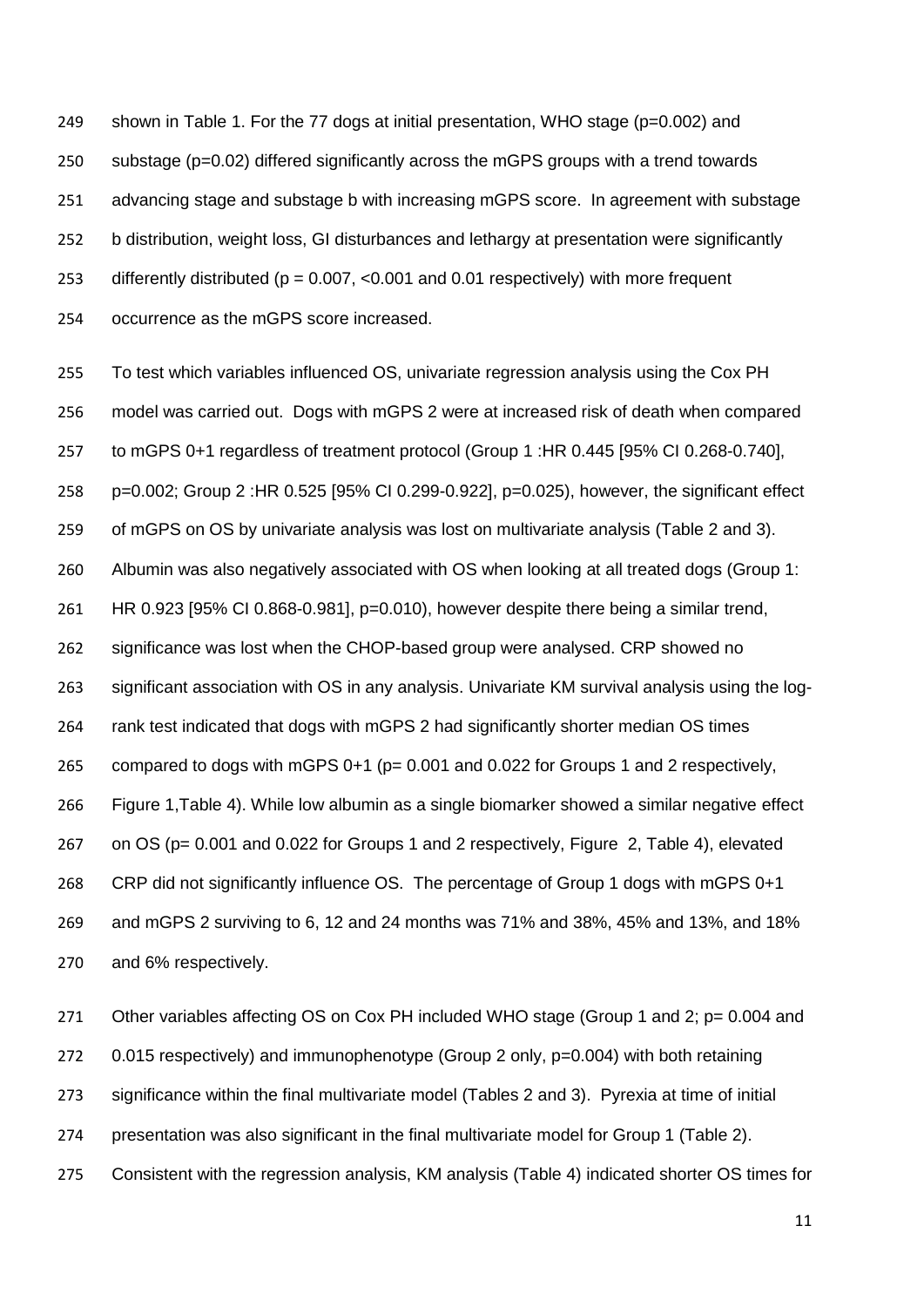276 dogs that were WHO Stage V compared to II-IV (p= 0.003 and 0.013 for Groups 1 and 2 respectively) and, T cell compared to B cell immunophenotype (p=0.003, Group 2 only). Univariate analysis of PFS using Cox PH (Tables 2 and 3) showed a significant difference in the risk of disease progression when comparing mGPS 0+1 to mGPS 2 in Group 1 (HR 0.573 [95% CI 0.347-0.946, p=0.029) and significance was also approached in Group 2 (p=0.058), however, mGPS was not significant in the final multivariate model for either

group. KM survival analysis confirmed that mGPS significantly affected PFS in Group 1

((p=0. 027, Figure 3) and approached significance in Group 2 (p=0.055). Similarly

hypoalbuminaemia significantly affected PFS in Group 1 (p= 0.027, Figure 3) and

approached significance for Group 2 (p=0.055) whereas CRP had no effect in Group 1 and

could not be compared in Group 2 because of small sample size. Other significant variables

influencing PFS on univariate regression analysis (Tables 2 and 3) were WHO stage (p=

288 0.024 and 0.037 for Groups 1 and 2 respectively), immunophenotype in Group 1 and 2 ( $p=$ 

0.029and 0.004 respectively) and pyrexia at presentation (no pyrexia compared to pyrexia,

Group 1, p=0.049). Significant differences in median PFS were also seen using the KM log-

rank test (Table 4) in Group 1 and Group 2 for WHO stage (p= 0.022 and 0.034 respectively)

, immunophenotype (p= 0.027 and 0.003 respectively) and pyrexia (p= 0.044, Group 1 only).

Within the final multivariate model WHO Stage (Group 1 and Group 2), and

immunophenotype (Group 2 only) retained significance with pyrexia also reaching

significance for Group 1 (Tables 2 and 3).

## **Discussion:**

This is the first study evaluating the use of the modified GPS in dogs with lymphoma.

Although the population of dogs was comparable to other studies on canine lymphoma with

respect to age, breed, stage, and percentage of hypercalcaemic cases, the ratio of males to

females was approximately 2:1, there were more substage 'b' cases, and the ratio of B:T cell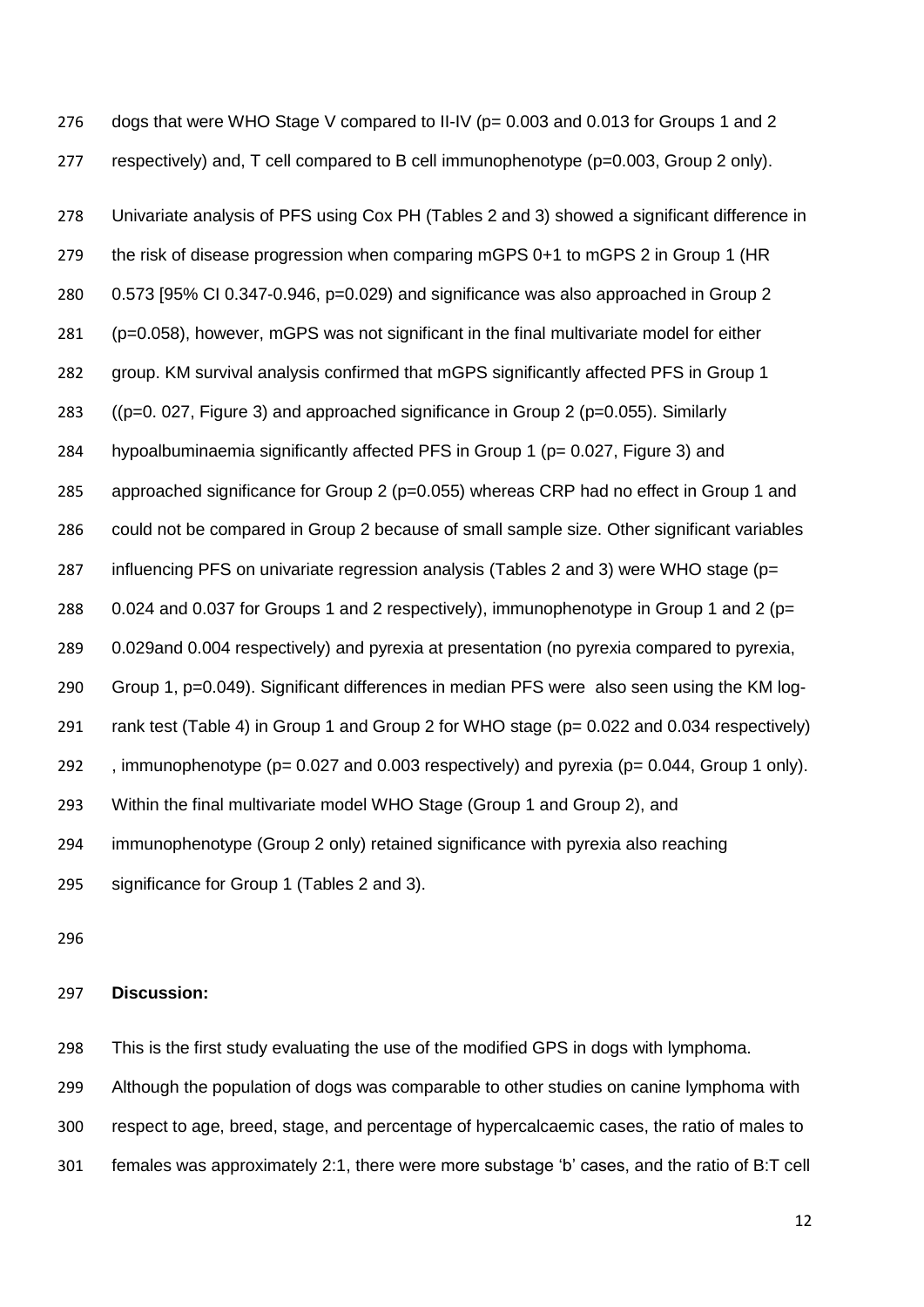302 tumours was approximately equal rather than predominantly B cell.<sup>[5](#page-16-10)</sup> While some studies 303 have also found higher proportions of males,  $^{8, 11}$  $^{8, 11}$  $^{8, 11}$  $^{8, 11}$  others have reported more females.  $^{9}$  $^{9}$  $^{9}$  The higher proportion of T cell cases may reflect the higher number of substage 'b' cases, and slightly shorter PFS (2-4 months) and OS (5-10 months) for the treated animals compared to 306 other studies. $4, 7$  $4, 7$ 

 After assigning mGPS, only 14% of dogs had normal CRP and albumin (score 0), with almost half (48%) having changes in both CRP and albumin (score 2). In human lymphoma 309 cohorts, the proportion of patients with mGPS 0 is often larger, ranging from 30.4%  $^{29}$  $^{29}$  $^{29}$  in HIV 310 patients with NHL to 71.5% in the DLBCL subtype. mGPS distribution amongst the population differed significantly with increasing stage and substage b and with specific clinical signs such as weight loss, lethargy and GI disturbances. These findings are consistent with the expected alterations in the APP, albumin and CRP, which would occur non-specifically in inflammatory conditions producing such clinical signs or with increased tumour burden. An association between more adverse clinical characteristics and 316 mGPS/GPS has been reported in human extranodal NK/T cell lymphoma  $^{28}$  and DLBCL.  $^{26}$  $^{26}$  $^{26}$ 

 mGPS score predicted survival of dogs with lymphoma as seen by the percentage of mGPS 2 dogs alive at 12 (13%) or 24 (6%) months which was approximately a third of that for dogs with mGPS score 0 or 1 (45% and 18% for 12 and 24 months respectively). This was confirmed by the evaluation of mGPS as a prognostic indicator using either Cox PH regression or Kaplan–Meier analysis, which showed that mGPS 2 was significantly associated with OS and PFS for treated dogs, but this was only for univariate and not multivariate analysis. High mGPS is an independent negative prognostic indicator of OS in 324 human extranodal natural killer/T-cell lymphoma,<sup>[28](#page-17-12)</sup> DLBCL<sup>[26](#page-17-8)</sup> and HIV infected NHL, <sup>[29](#page-17-11)</sup> 325 however the association with PFS is less clear.  $26, 28$  $26, 28$  Only clinical WHO stage and immunophenotype (Group 2) retained significance for OS and PFS in both univariate and 327 multivariate models, indicating their stronger influence on outcome. Both stage  $8,12$  $8,12$  and 328 immunophenotype  $4, 5, 7$  $4, 5, 7$  $4, 5, 7$  have been previously reported as prognostic indicators for canine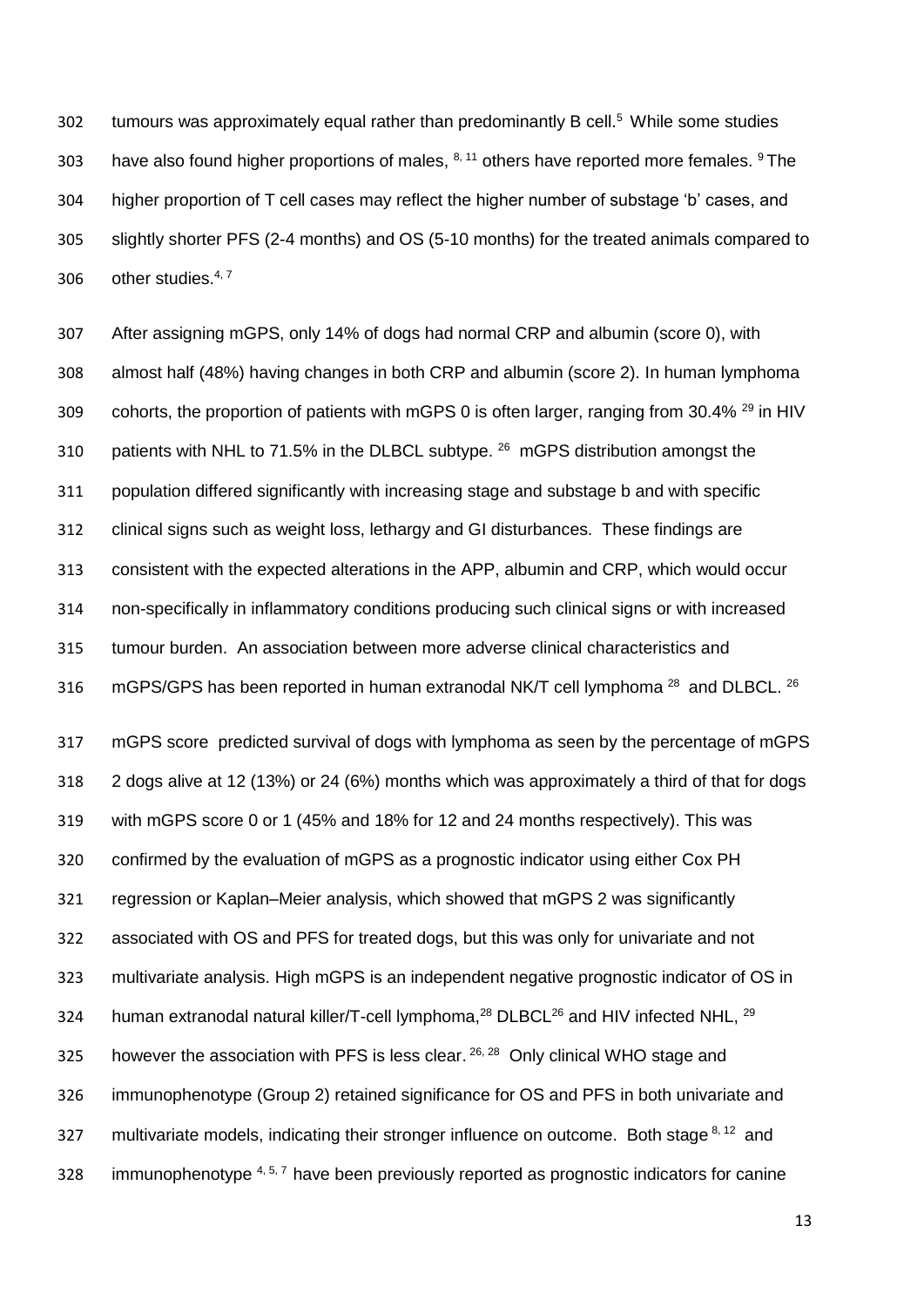lymphoma. Although pyrexia at presentation had significant association with OS and PFS for Group 1 treated dogs (multivariate analysis), it is not clear if this association would be 331 maintained in a larger cohort of dogs.  $7-9$ 

 When the individual APP used to produce the mGPS were evaluated, CRP concentration did not have any significant association with OS or PFS, however hypoalbuminaemia significantly shortened OS and PFS for all treated dogs, suggesting this has the greatest influence on the prognostic score. The lack of significance on OS and PFS for dogs treated with a CHOP-based protocol may reflect the smaller number of dogs in this group. The finding that mGPS affects OS more consistently than either of the APP used to calculate it supports the conclusion that prognostic scoring using multiple patient parameters may be more beneficial than using isolated patient parameters alone. Although CRP concentration 340 has prognostic significance for human lymphoma in numerous studies, <sup>[16,](#page-17-0) [17,](#page-17-1) [37](#page-18-3)</sup> this has not yet been reported for canine lymphoma. There are fewer reports in the literature regarding albumin concentration and human lymphoma, although one study reported 343 hypoalbuminaemia in 43% of NHL patients.<sup>[38](#page-18-4)</sup> Hypoalbuminaemia was identified as a poor 344 brognostic indicator in very old patients with NHL <sup>[39](#page-18-5)</sup> and mucosa–associated lymphoid tissue 345 lymphoma (MALT)<sup>[40](#page-18-6)</sup> and was predictive of ability to achieve complete response in AIDS-346 related NHL.<sup>[41](#page-18-7)</sup> Significantly lower albumin concentrations have been reported in dogs with 347 Vmphoma compared to controls in a previous small study,<sup>[42](#page-18-8)</sup> and hypoalbuminaemia reduces 348 remission and survival time in canine lymphoma patients.  $12, 23$  $12, 23$  Although albumin may decline as part of the systemic inflammatory response, additional factors can contribute to 350 hypoalbuminaemia such as reduced protein intake or starvation, <sup>[43](#page-18-9)</sup> reduced production as in 351 severe liver disease, as well as losses through the GI tract  $45$  or kidneys.  $46$  In all cases in this study, however, hypoalbuminaemia was directly attributable to the lymphoma itself even for the outliers with very low albumin.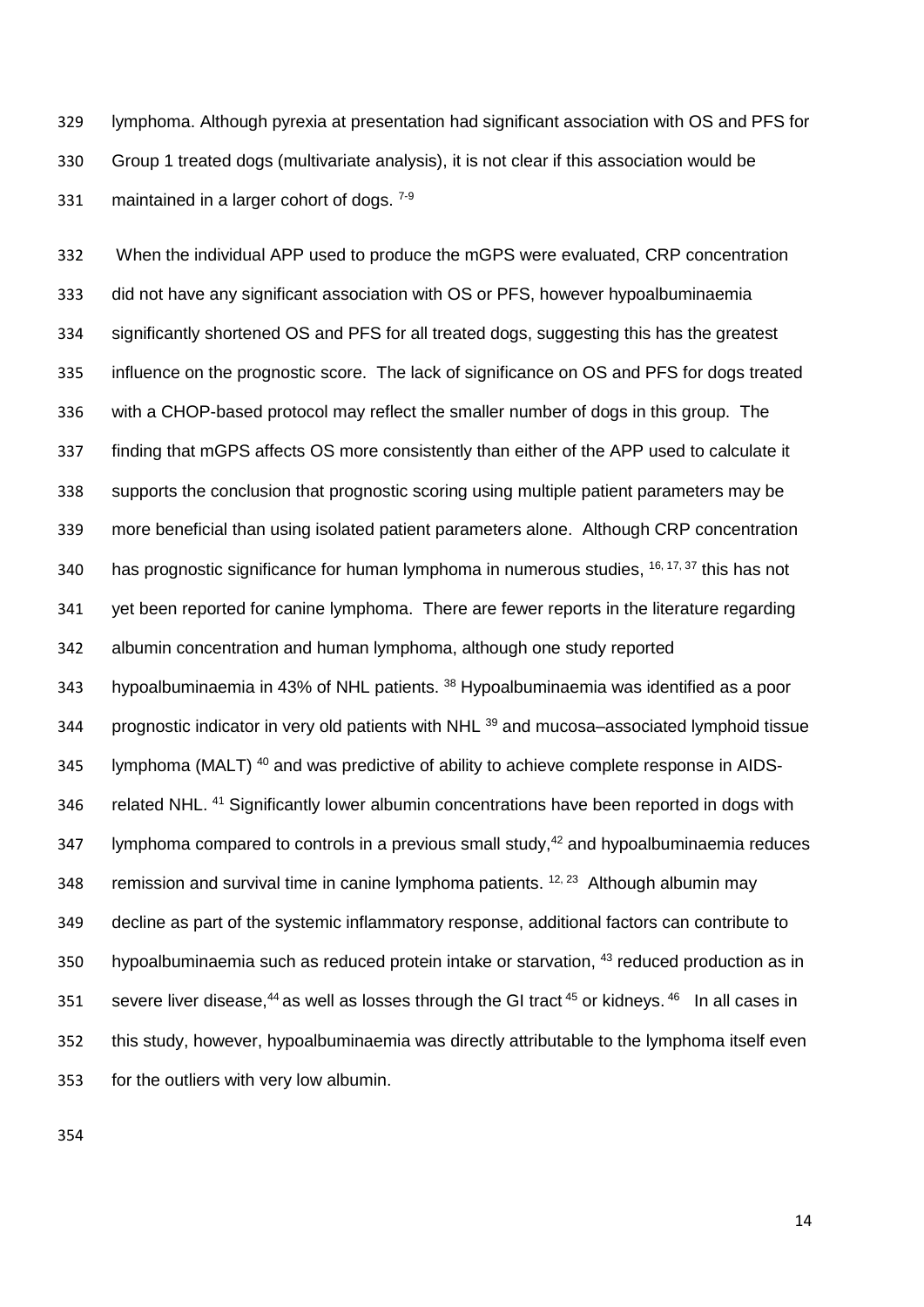The main limitation of this study is the number of dogs that could be included. CRP is not currently considered part of a routine minimum clinical database and as such only those cases where spare serum was harvested were included in the final analysis. In addition the majority of presenting dogs were mature adults with concurrent inflammatory conditions or diseases and were therefore excluded from the study. Numbers were further reduced for statistical analysis when dogs were divided according to clinicopathological characteristics or treatment protocols etc. making some groups too small for statistical analysis to be carried out or prone to type II error. Larger numbers within each group would increase the statistical power to detect differences within the multivariate analysis.

#### **Conclusion**

 The mGPS was related to both stage and substage in 77 dogs with lymphoma presented to an oncology referral service, with more mGPS 2 dogs having higher stage and substage b disease. mGPS 2 was associated with reduced OS and PFS on univariate but not multivariate analysis. Although the association with OS and PFS may not be as strong as the effect of WHO stage or immunophenotype, routine measurement of CRP as well as albumin to allow mGPS assignment may provide additional prognostic information in canine lymphoma and appears more useful than each APP on its own. The additional cost of assays, however, should be balanced against the finding that mGPS was not an independent prognostic marker in this study.

#### **Acknowledgement**

 The authors thank ReactivLab Ltd (now Avacta Animal Health Ltd) for funding CRP assays and clinical staff at Glasgow University Small Animal Hospital for sample collection and processing, especially Shona Munro.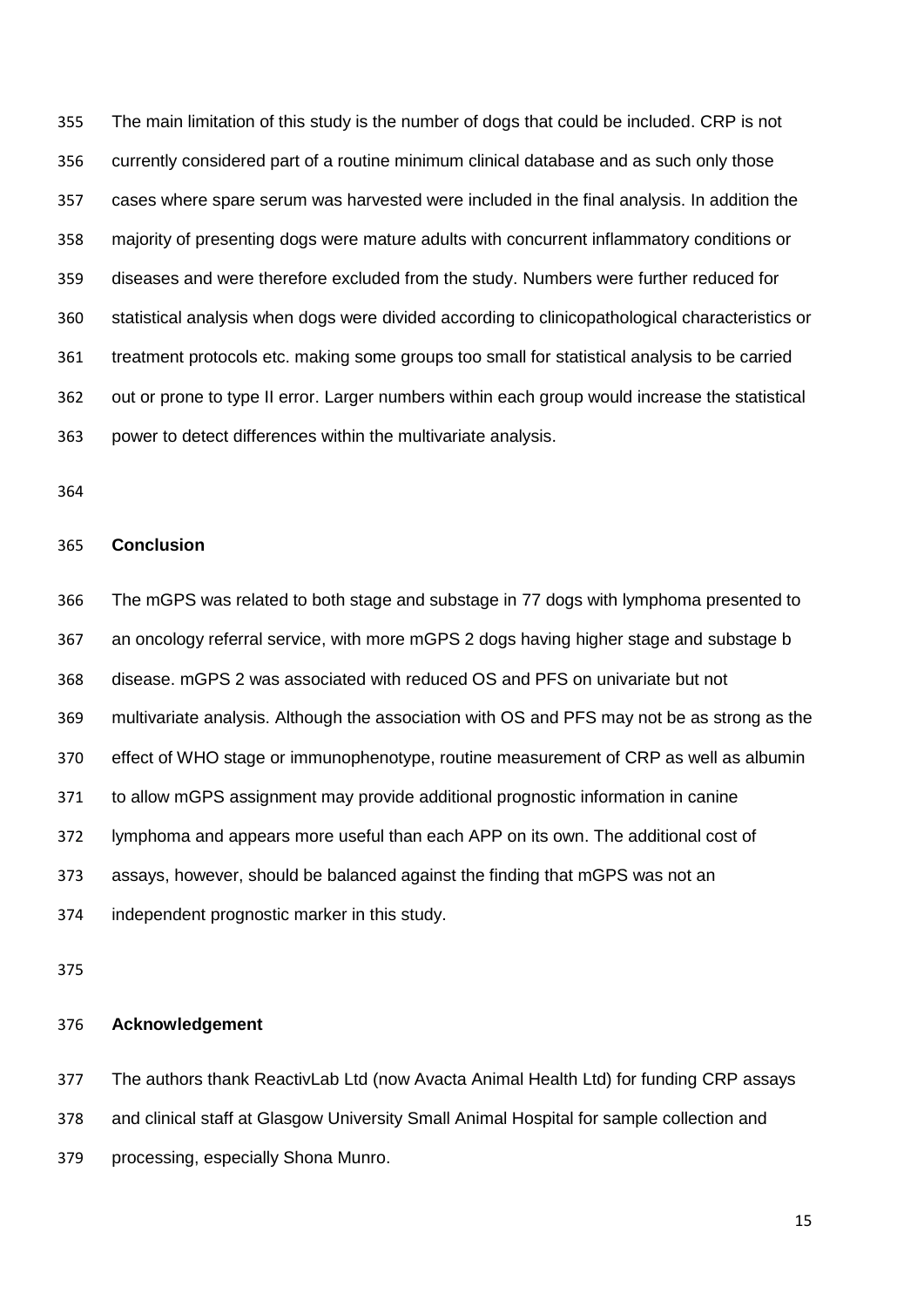<span id="page-16-12"></span><span id="page-16-11"></span><span id="page-16-10"></span><span id="page-16-9"></span><span id="page-16-8"></span><span id="page-16-7"></span><span id="page-16-6"></span><span id="page-16-5"></span><span id="page-16-4"></span><span id="page-16-3"></span><span id="page-16-2"></span><span id="page-16-1"></span><span id="page-16-0"></span>

| 380        |                                                                                                                                                                                                             |
|------------|-------------------------------------------------------------------------------------------------------------------------------------------------------------------------------------------------------------|
| 381        |                                                                                                                                                                                                             |
| 382        | <b>References</b>                                                                                                                                                                                           |
| 383        | Vail DM and Young KM. Hematopoietic Tumors. In: Small Animal Clinical Oncology, Fourth<br>1.                                                                                                                |
| 384        | edn., SJ Withrow and EG MacEwen, eds., St Louis, Missouri, Saunders Elsevier, 2007: 699-733.                                                                                                                |
| 385        | Valli VE, San Myint M, Barthel A, Bienzle D, Caswell J, Colbatzky F, et al. Classification of<br>2.                                                                                                         |
| 386        | canine malignant lymphomas according to the World Health Organization criteria. Vet Pathol. 2011;                                                                                                           |
| 387        | 48(1): 198-211.                                                                                                                                                                                             |
| 388        | Ito D, Frantz AM and Modiano JF. Canine lymphoma as a comparative model for human non-<br>3.                                                                                                                |
| 389        | Hodgkin lymphoma: recent progress and applications. Vet Immunol Immunopathol. 2014; 159(3-4):                                                                                                               |
| 390        | 192-201.                                                                                                                                                                                                    |
| 391        | Ponce F, Magnol JP, Ledieu D, Marchal T, Turinelli V, Chalvet-Monfray K et al. Prognostic<br>4.                                                                                                             |
| 392<br>393 | significance of morphological subtypes in canine malignant lymphomas during chemotherapy. Vet J.<br>2004; 167(2): 158-66.                                                                                   |
| 394        | Valli VE, Kass PH, San Myint M and Scott F. Canine lymphomas: association of classification<br>5.                                                                                                           |
| 395        | type, disease stage, tumor subtype, mitotic rate, and treatment with survival. Vet Pathol. 2013;                                                                                                            |
| 396        | $50(5)$ : 738-48.                                                                                                                                                                                           |
| 397        | Fournel-Fleury C, Ponce F, Felman P, Blavier A, Bonnefont C, Chabanne L, et al. Canine T-cell<br>6.                                                                                                         |
| 398        | lymphomas: a morphological, immunological, and clinical study of 46 new cases. Vet Pathol. 2002;                                                                                                            |
| 399        | $39(1): 92-109.$                                                                                                                                                                                            |
| 400        | Greenlee PG, Filippa DA, Quimby FW, Patnaik AK, Calvano SE, Matus RE, et al. A<br>7.                                                                                                                        |
| 401        | morphologic, immunologic, and clinical study. Cancer. 1990; 66(3): 480-90.                                                                                                                                  |
| 402        | Jagielski D, Lechowski R, Hoffmann-Jagielska M and Winiarczyk S. A retrospective study of<br>8.                                                                                                             |
| 403        | the incidence and prognostic factors of multicentric lymphoma in dogs (1998-2000). J Vet Med A                                                                                                              |
| 404        | Physiol Pathol Clin Med. 2002; 49(8): 419-24.                                                                                                                                                               |
| 405        | Keller ET, MacEwen EG, Rosenthal RC, Helfand SC and Fox LE. Evaluation of prognostic<br>9.                                                                                                                  |
| 406        | factors and sequential combination chemotherapy with doxorubicin for canine lymphoma. J Vet                                                                                                                 |
| 407        | Intern Med. 1993; 7(5): 289-95.                                                                                                                                                                             |
| 408<br>409 | Poggi A, Miniscalco B, Morello E, Gattino F, Delaude A, Ferrero Poschetto L, et al. Prognostic<br>10.<br>significance of Ki67 evaluated by flow cytometry in dogs with high-grade B-cell lymphoma. Vet Comp |
| 410        | Oncol. 2016.                                                                                                                                                                                                |
| 411        | Rao S, Lana S, Eickhoff J, Marcus E, Avery PR, Morley PS et al. Class II major<br>11.                                                                                                                       |
| 412        | histocompatibility complex expression and cell size independently predict survival in canine B-cell                                                                                                         |
| 413        | lymphoma. J Vet Intern Med. 2011; 25(5): 1097-105.                                                                                                                                                          |
| 414        | Price GS, Page RL, Fischer BM, Levine JF and Gerig TM. Efficacy and toxicity of<br>12.                                                                                                                      |
| 415        | doxorubicin/cyclophosphamide maintenance therapy in dogs with multicentric lymphosarcoma. J                                                                                                                 |
| 416        | Vet Intern Med. 1991; 5(5): 259-62.                                                                                                                                                                         |
| 417        | Abbo AH and Lucroy MD. Assessment of anemia as an independent predictor of response to<br>13.                                                                                                               |
| 418        | chemotherapy and survival in dogs with lymphoma: 96 cases (1993-2006). J Am Vet Med Assoc.                                                                                                                  |
| 419        | 2007; 231(12): 1836-42.                                                                                                                                                                                     |
| 420        | von Euler H, Einarsson R, Olsson U, Lagerstedt AS and Eriksson S. Serum thymidine kinase<br>14.                                                                                                             |
| 421        | activity in dogs with malignant lymphoma: a potent marker for prognosis and monitoring the                                                                                                                  |
| 422        | disease. J Vet Intern Med. 2004; 18(5): 696-702.                                                                                                                                                            |
| 423        | Marconato L, Crispino G, Finotello R, Mazzotti S and Zini E. Clinical relevance of serial<br>15.                                                                                                            |
| 424        | determinations of lactate dehydrogenase activity used to predict recurrence in dogs with lymphoma.                                                                                                          |
| 425        | Javma-Journal of the American Veterinary Medical Association. 2010; 236(9): 969-74.                                                                                                                         |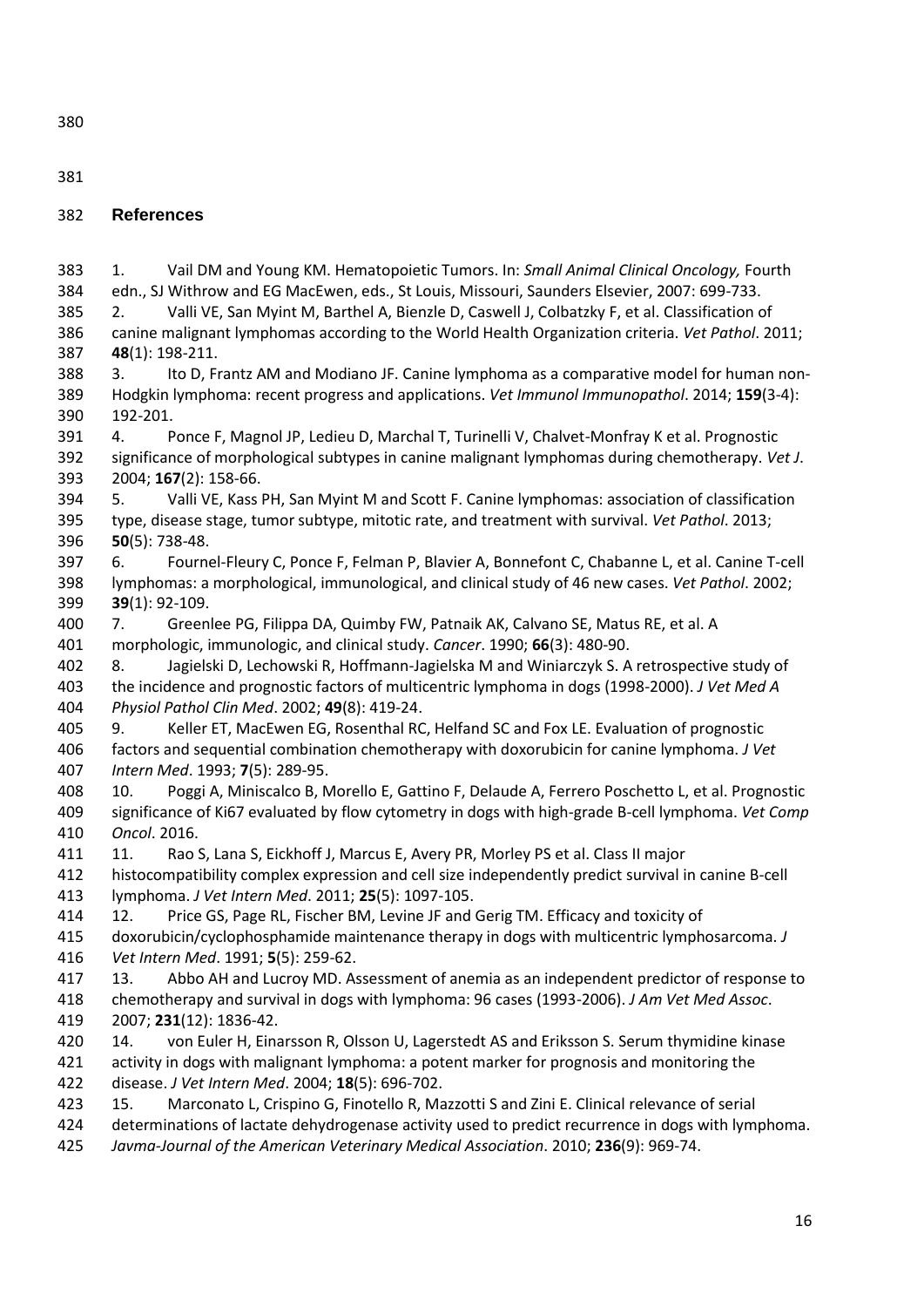<span id="page-17-12"></span><span id="page-17-11"></span><span id="page-17-10"></span><span id="page-17-9"></span><span id="page-17-8"></span><span id="page-17-7"></span><span id="page-17-6"></span><span id="page-17-5"></span><span id="page-17-4"></span><span id="page-17-3"></span><span id="page-17-2"></span><span id="page-17-1"></span> level is a valuable and simple prognostic marker in norm Hodgkin's lymphoma. *Leukemia & Lymphoma*. 1998; **31**(3-4): 351-7. 17. Wieland A, Kerbl R, Berghold A, Schwinger W, Mann G and Urban C. C-reactive protein (CRP) as tumor marker in pediatric and adolescent patients with Hodgkin disease. *Med Pediatr Oncol*. 2003; **41**(1): 21-5. 18. Merlo A, Rezende BC, Franchini ML, Simoes DM and Lucas SR. Serum C-reactive protein concentrations in dogs with multicentric lymphoma undergoing chemotherapy. *J Am Vet Med Assoc*. 2007; **230**(4): 522-6. 19. Mischke R, Waterston M and Eckersall PD. Changes in C-reactive protein and haptoglobin in dogs with lymphatic neoplasia. *Vet J*. 2007; **174**(1): 188-92. 20. Nielsen L, Toft N, Eckersall PD, Mellor DJ and Morris JS. Serum C-reactive protein concentration as an indicator of remission status in dogs with multicentric lymphoma. *J Vet Intern Med*. 2007; **21**(6): 1231-6. 21. McMillan DC, Watson WS, O'Gorman P, Preston T, Scott HR and McArdle CS. Albumin concentrations are primarily determined by the body cell mass and the systemic inflammatory response in cancer patients with weight loss. *Nutr Cancer*. 2001; **39**(2): 210-3. 22. Nicolaides C, Dimou S and Pavlidisa N. Prognostic Factors in Aggressive Non-Hodgkin's Lymphomas. *Oncologist*. 1998; **3**(3): 189-97. 23. Dank G, Rassnick KM, Kristal O, Rodriguez CO, Clifford CA, Ward R, et al. Clinical characteristics, treatment, and outcome of dogs with presumed primary hepatic lymphoma: 18 cases (1992-2008). *J Am Vet Med Assoc*. 2011; **239**(7): 966-71. 24. Aviles A, Yanez J, Lopez T, Garcia EL, Guzman R and Diaz-Maqueo JC. Malnutrition as an adverse prognostic factor in patients with diffuse large cell lymphoma. *Arch Med Res*. 1995; **26**(1): 31-4. 25. Hermans J, Krol AD, van Groningen K, Kluin PM, Kluin-Nelemans JC, Kramer MH, et al. International Prognostic Index for aggressive non-Hodgkin's lymphoma is valid for all malignancy grades. *Blood*. 1995; **86**(4): 1460-3. 26. Kim Y, Kim SJ, Hwang D, Jang J, Hyun SY, Kim YR, et al. The modified Glasgow Prognostic Scores as a predictor in diffuse large B cell lymphoma treated with R-CHOP regimen. *Yonsei Med J*. 2014; **55**(6): 1568-75. 27. Li X, Zhang Y, Zhao W, Liu Z, Shen Y, Li J et al. The Glasgow Prognostic Score as a significant predictor of diffuse large B cell lymphoma treated with R-CHOP in China. *Ann Hematol*. 2015; **94**(1): 57-63. 28. Li YJ, Jiang WQ, Huang JJ, Xia ZJ, Huang HQ and Li ZM. The Glasgow Prognostic Score (GPS) as a novel and significant predictor of extranodal natural killer/T-cell lymphoma, nasal type. *Am J Hematol*. 2013; **88**(5): 394-9. 29. Raffetti E, Donato F, Castelnuovo F, Ladisa N, Paraninfo G, Di Filippo E, et al. The prognostic role of systemic inflammatory markers on HIV-infected patients with non-Hodgkin lymphoma, a multicenter cohort study. *J Transl Med*. 2015; **13**: 89. 30. Troppan K, Deutsch A, Gerger A, Stojakovic T, Beham-Schmid C, Wenzl K, et al. The derived neutrophil to lymphocyte ratio is an independent prognostic factor in patients with diffuse large B- cell lymphoma. *Br J Cancer*. 2014; **110**(2): 369-74. 31. Mutz M, Boudreaux B, Kearney M, Stroda K, Gaunt S and Shiomitsu K. Prognostic value of baseline absolute lymphocyte concentration and neutrophil/lymphocyte ratio in dogs with newly diagnosed multi-centric lymphoma. *Vet Comp Oncol*. 2015; **13**(4): 337-47. 32. McMillan DC. The systemic inflammation-based Glasgow Prognostic Score: a decade of experience in patients with cancer. *Cancer Treat Rev*. 2013; **39**(5): 534-40. 33. McMillan DC, Crozier JE, Canna K, Angerson WJ and McArdle CS. Evaluation of an inflammation-based prognostic score (GPS) in patients undergoing resection for colon and rectal cancer. *Int J Colorectal Dis*. 2007; **22**(8): 881-6.

<span id="page-17-0"></span>16. Legouffe E, Rodriguez C, Picot MC, Richard B, Klein B, Rossi JF et al. C-reactive protein serum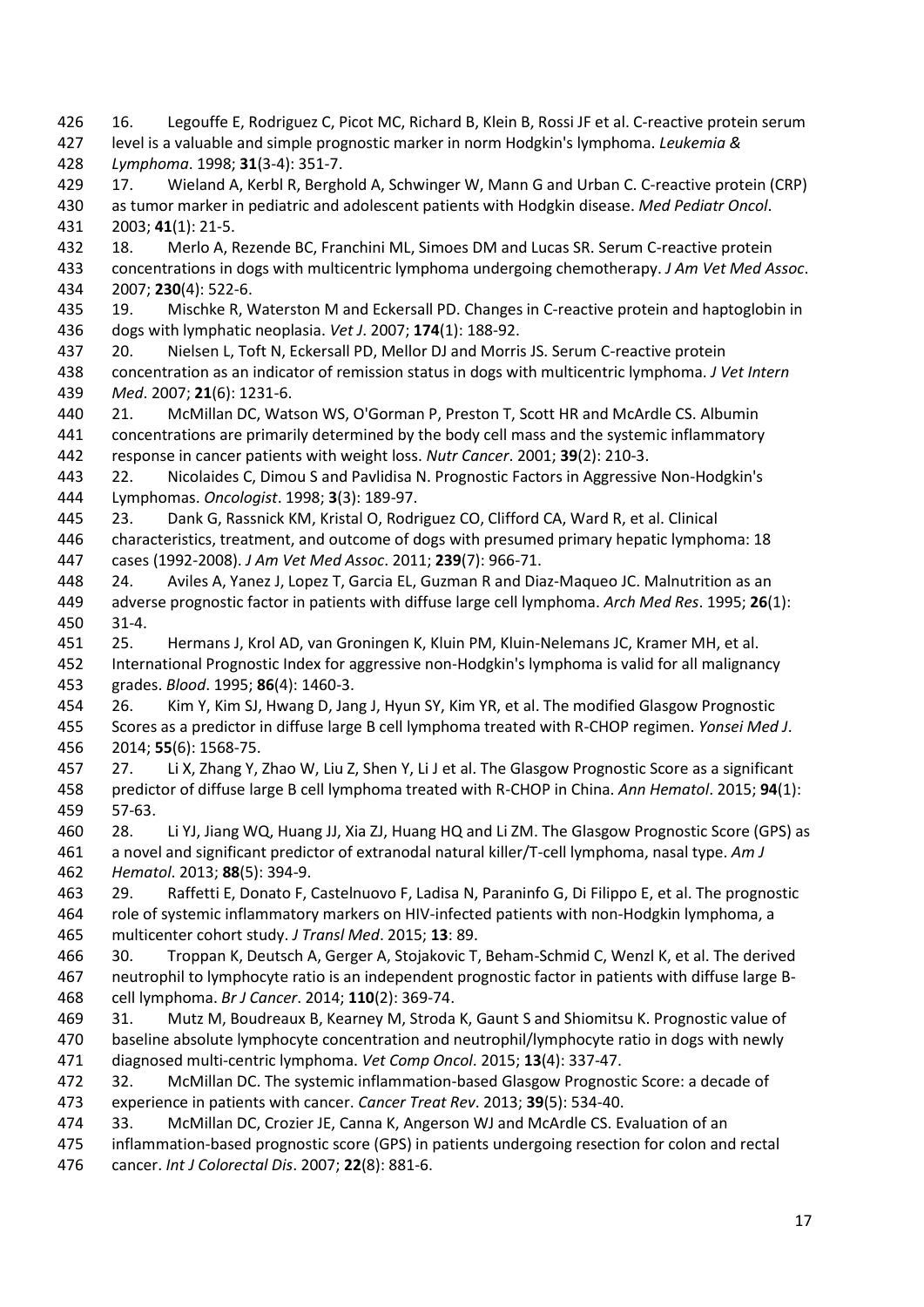<span id="page-18-6"></span><span id="page-18-5"></span><span id="page-18-4"></span><span id="page-18-3"></span><span id="page-18-2"></span><span id="page-18-1"></span><span id="page-18-0"></span> 34. Fournel-Fleury C, Magnol JP, Bricaire P, Marchal T, Chabanne L, Delverdier A, et al. Cytohistological and immunological classification of canine malignant lymphomas: comparison with human non-Hodgkin's lymphomas. *J Comp Pathol*. 1997; **117**(1): 35-59. 35. Garrett LD, Thamm DH, Chun R, Dudley R and Vail DM. Evaluation of a 6-month chemotherapy protocol with no maintenance therapy for dogs with lymphoma. *J Vet Intern Med*. 2002; **16**(6): 704-9. 36. Eckersall PD, Conner JG and Parton H. An enzyme-linked immunosorbent assay for canine C- reactive protein. *Vet Rec*. 1989; **124**(18): 490-1. 37. Herishanu Y, Perry C, Braunstein R, Metser U, Goor O, Rogowski O, et al. Early-mid treatment C-reactive protein level is a prognostic factor in aggressive non-Hodgkin's lymphoma. *Eur J Haematol*. 2007; **79**(2): 150-4. 38. Planinc-Peraica A, Kolonic SO, Radic-Kristo D, Dominis M and Jaksic B. Serum immunoglobulins in non-Hodgkin's lymphoma patients. *Coll Antropol*. 2010; **34**(2): 407-11. 39. Trebouet A, Marchand T, Lemal R, Gyan E, Broussais-Guillaumot F, Guillermin Y, et al. Lymphoma occurring in patients over 90 years of age: characteristics, outcomes, and prognostic factors. A retrospective analysis of 234 cases from the LYSA. *Ann Oncol*. 2013; **24**(10): 2612-8. 40. Virijevic M, Perunicic-Jovanovic M, Djunic I, Novkovic A and Mihaljevic B. Pretreatment risk factors for overall survival in patients with gastrointestinal and non-gastrointestinal mucosa associated lymphoid tissue lymphomas. *J BUON*. 2014; **19**(1): 178-82. 41. Navarro JT, Ribera JM, Oriol A, Vaquero M, Romeu J, Batlle M, et al. International prognostic index is the best prognostic factor for survival in patients with AIDS-related non-Hodgkin's lymphoma treated with CHOP. A multivariate study of 46 patients. *Haematologica*. 1998; **83**(6): 508- 13. 42. Atherton MJ, Braceland M, Fontaine S, Waterston MM, Burchmore RJ, Eadie S, et al. Changes in the serum proteome of canine lymphoma identified by electrophoresis and mass spectrometry. *Vet J*. 2013; **196**(3): 320-4. 43. Pointer E, Reisman R, Windham R and Murray L. Starvation and the clinicopathologic abnormalities associated with starved dogs: a review of 152 cases. *J Am Anim Hosp Assoc*. 2013; **49**(2): 101-7. 44. Sevelius E and Andersson M. Serum protein electrophoresis as a prognostic marker of chronic liver disease in dogs. *Vet Rec*. 1995; **137**(26): 663-7. 45. Dossin O and Lavoue R. Protein-losing enteropathies in dogs. *Vet Clin North Am Small Anim Pract*. 2011; **41**(2): 399-418. 46. Klosterman ES and Pressler BM. Nephrotic syndrome in dogs: clinical features and evidence-based treatment considerations. *Top Companion Anim Med*. 2011; **26**(3): 135-42.

- <span id="page-18-12"></span><span id="page-18-11"></span><span id="page-18-10"></span><span id="page-18-9"></span><span id="page-18-8"></span><span id="page-18-7"></span>
-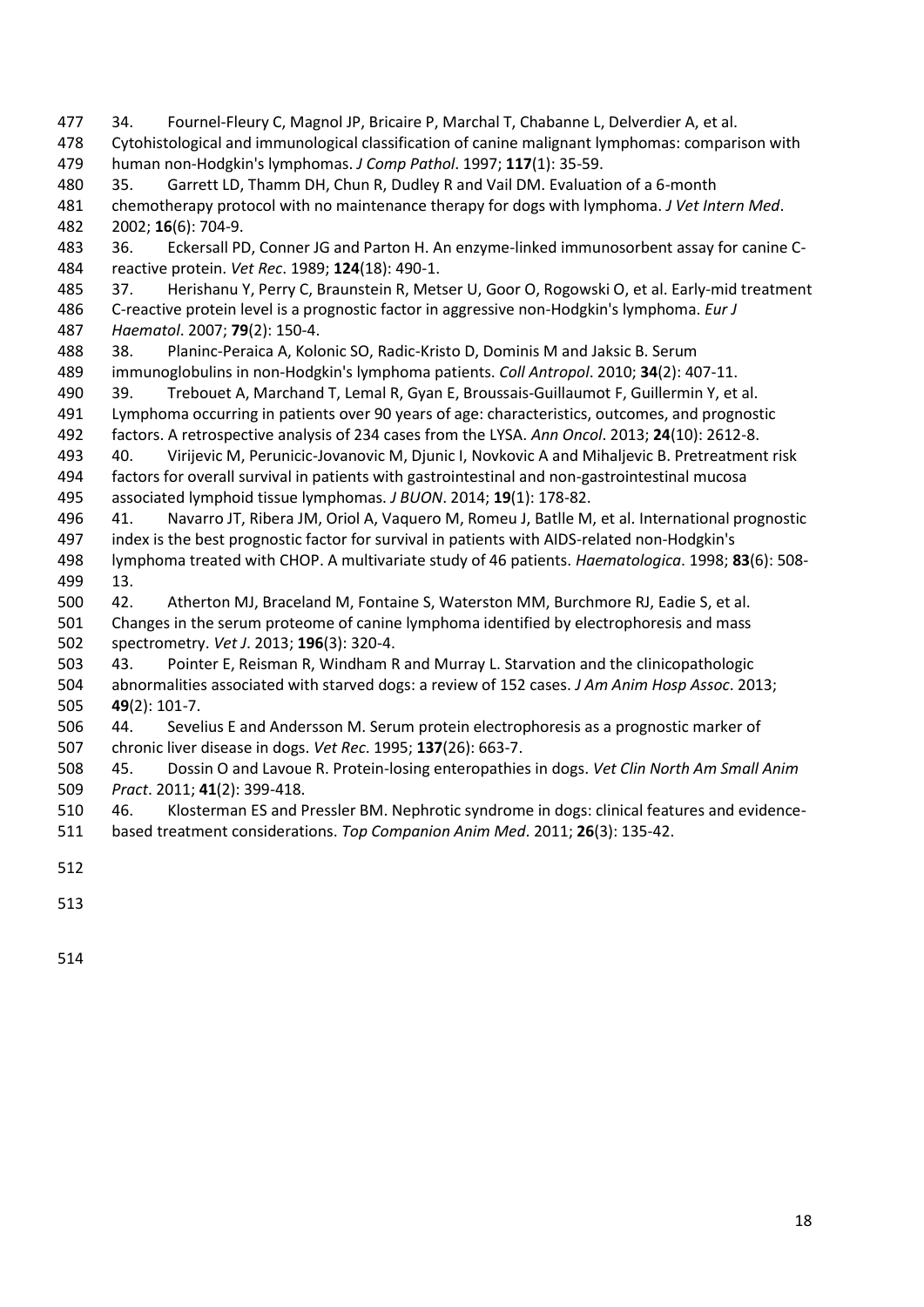- 515 Table 1: Relationship of mGPS score to clinicopathologicial characteristics in 77 dogs with untreated
- 516 lymphoma

|                            | mGPS0        | mGPS 1   | mGPS <sub>2</sub> | $x^2$     |
|----------------------------|--------------|----------|-------------------|-----------|
|                            | n (%)        | n (%)    | n (%)             | p-value   |
| Total $(n = 77)$           | 11(14)       | 29 (38)  | 37 (48)           |           |
| Age (years)                |              |          |                   | 0.26      |
| $0 - 3$                    | 0            | 4(14)    | 2(5)              |           |
| $>3-7$                     | 5(36)        | 12 (41)  | 10(27)            |           |
| >7                         | 6(64)        | 13 (45)  | 25 (68)           |           |
| Sex                        |              |          |                   | 0.17      |
| Male                       | 5 (6)        | 22 (29)  | 26 (34)           |           |
| Female                     | 6(8)         | 7(9)     | 11 (14)           |           |
| <b>Reproductive Status</b> |              |          |                   | 0.56      |
| <b>Entire</b>              | 7 (9)        | 13 (17)  | 19 (25)           |           |
| <b>Neutered</b>            | 4(5)         | 16(21)   | 18 (23)           |           |
| <b>Breed</b>               |              |          |                   | 0.45      |
| Pedigree                   | 10(13)       | 23 (30)  | 33 (43)           |           |
| Crossbreed                 | 1(1)         | 6(8)     | 4(5)              |           |
| Grade                      |              |          |                   | 0.93      |
| High                       | 9(82)        | 25 (86)  | 31 (84)           |           |
| Low                        | 2(18)        | 4(14)    | 6(16)             |           |
| Immunophenotype            |              |          |                   | 0.20      |
| <b>B</b> cell              | 5(46)        | 17 (59)  | 12 (32)           |           |
| T cell                     | 5(46)        | 11 (38)  | 20 (54)           |           |
| <b>WHO Stage</b>           |              |          |                   | 0.002     |
| $II-III$                   | 6(54)        | 10 (35)  | 2(5)              |           |
| IV                         | 1(10)        | 12 (41)  | 15 (41)           |           |
| v                          | 4 (36)       | 7(24)    | 20(54)            |           |
| <b>WHO Substage</b>        |              |          |                   | 0.02      |
| a                          | 7 (64)       | 10 (35)  | 7 (19)            |           |
| b                          | 4(36)        | 19 (65)  | 30 (81)           |           |
| <b>Presenting signs</b>    |              |          |                   |           |
| <b>Weight loss</b>         | 0            | 2(3)     | 12 (16)           | 0.007     |
| <b>GI disturbances</b>     | 0            | 11(14)   | 26 (34)           | < 0.001   |
| Lethargy                   | $\mathbf{0}$ | 9(12)    | 18 (23)           | 0.01      |
| Pyrexia                    | 2(3)         | $\Omega$ | 3(4)              | 0.32      |
| <b>PU/PD</b>               | 1(1)         | 6(8)     | 6(8)              | 0.67      |
| Calcium (mmol/l)           |              |          |                   | 0.06      |
| $\leq 3.0$                 | 11 (100)     | 22 (76)  | 34 (92)           |           |
| > 3.0                      | 0            | 7(24)    | 3(8)              |           |
| Albumin (g/l)              |              |          |                   | <b>NA</b> |
| $\geq 29$                  | 11 (100)     | 29 (100) | 0                 |           |
| $29$                       | 0            | 0        | 37 (100)          |           |
|                            |              |          |                   |           |
| CRP (mg/l)                 |              |          |                   | <b>NA</b> |
| $\leq 10$                  | 11 (100)     | 0        | 0                 |           |
| >10                        | 0            | 29 (100) | 37 (100)          |           |

517

518 NA – not applicable to perform chi-squared analysis on albumin and CRP as the mGPS score is

519 constructed using these variables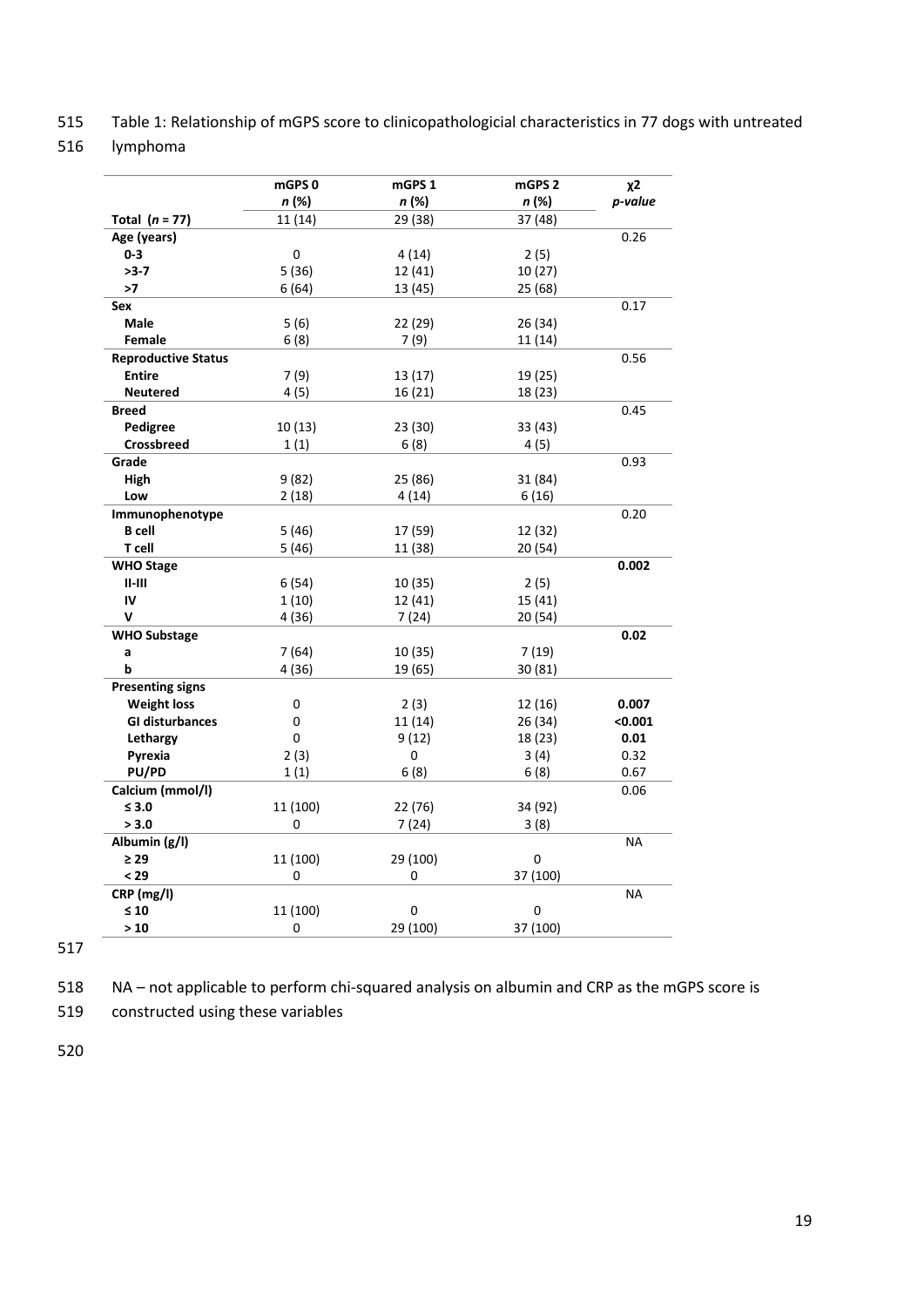## 521 Table 2. The relationship between clinicopathological factors and survival using the Cox proportional hazards model in all dogs with lymphoma that received

#### 522 treatment (Group 1, n=70)

|                                          |         |                        | <b>PFS</b> |                      |       |                        | <b>OS</b> |                        |       |
|------------------------------------------|---------|------------------------|------------|----------------------|-------|------------------------|-----------|------------------------|-------|
|                                          |         | <b>Univariate</b>      |            | <b>Multivariate</b>  |       | <b>Univariate</b>      |           | <b>Multivariate</b>    |       |
| Variable                                 | N       | <b>HR (95% CI)</b>     | p          | <b>HR 95% CI</b>     | р     | <b>HR (95% CI)</b>     | p         | <b>HR 95% CI</b>       | р     |
| Age (0-7 years / >7 years)               | 29/41   | $0.728(0.436-1.217)$   | 0.221      |                      |       | $0.783(0.471-1.300)$   | 0.344     |                        |       |
| Sex (Female / Male)                      | 21/49   | 1.155 (0.682-1.956)    | 0.595      |                      |       | $0.969(0.571-1.644)$   | 0.907     |                        |       |
| Reproductive status (Entire / Neutered)  | 34/36   | $0.853(0.525-1.387)$   | 0.522      |                      |       | 1.014 (0.623-1.652)    | 0.955     |                        |       |
| <b>Breed (Pedigree / Crossbreed)</b>     | 57/13   | $0.922(0.490-1.733)$   | 0.800      |                      |       | $0.920(0.489-1.732)$   | 0.796     |                        |       |
| Grade (Low / High)                       | 12/58   | 1.128 (0.600-2.123)    | 711        |                      |       | 1.025 (0.548-1.919)    | 0.938     |                        |       |
| Immunophenotype (B Cell / T cell)*       | 33/32   | $0.563(0.337-0.942)$   | 0.029      | <b>NA</b>            | 0.162 | $0.617(0.372 - 1.026)$ | 0.063     | <b>NA</b>              | 0.331 |
| WHO Stage (II-IV / V)                    | 42/28   | $0.569(0.348-0.930)$   | 0.024      | 0.454 (0.266-0.775   | 0.004 | 0.477 (0.290-0.785)    | 0.004     | $0.387(0.217-0.690)$   | 0.001 |
| WHO Substage $(a / b)$                   | 24 / 46 | 1.034 (0.619-1.727)    | 0.898      |                      |       | $0.795(0.479-1.319)$   | 0.374     |                        |       |
| Presenting signs (Not present / Present) |         |                        |            |                      |       |                        |           |                        |       |
| <b>Weight Loss</b>                       | 57/13   | $0.621(0.337 - 1.146)$ | 0.128      |                      |       | $0.582(0.312 - 1.083)$ | 0.088     | <b>NA</b>              | 0.856 |
| GI signs                                 | 41/29   | 1.143 (0.696-1.879)    | 0.597      |                      |       | 1.015 (0.617-1.670)    | 0.954     |                        |       |
| Lethargy                                 | 46/24   | 1.202 (0.719-2.010)    | 0.483      |                      |       | $0.972(0.581 - 1.625)$ | 0.913     |                        |       |
| Pyrexia                                  | 60/10   | 2.136 (1.002-4.554)    | 0.049      | $2.532(1.148-5.581)$ | 0.021 | 2.077 (0.978-4.412)    | 0.057     | 2.283 (1.017-5.125)    | 0.045 |
| <b>PUPD</b>                              | 57/13   | $0.918(0.499 - 1.687)$ | 0.782      |                      |       | $0.760(0.411-1.404)$   | 0.380     |                        |       |
|                                          |         |                        |            |                      |       |                        |           |                        |       |
| Calcium nmol/L                           | 70      | $0.941(0.565-1.569)$   | 0.816      |                      |       | $0.914(0.516-1.620)$   | 0.759     |                        |       |
| Albumin g/L                              | 70      | 0.936 (0.877-0.999)    | 0.047      | <b>NA</b>            | 0.490 | $0.923(0.868-0.981)$   | 0.010     | <b>NA</b>              | 0.844 |
| $CRP$ mg/L                               | 70      | 1.001 (0.995-1.007)    | 0.715      |                      |       | 1.002 (0.997-1.008)    | 0.423     |                        |       |
| mGPS (Score 0+1 / Score 2)               | 38/32   | 0.573 (0.347-0.946)    | 0.029      | <b>NA</b>            | 0.379 | 0.445 (0.268-0.740)    | 0.002     | $0.612(0.351 - 1.067)$ | 0.084 |

523 The reference category for each variable is the first grouping in parentheses unless otherwise stated.

524 \*Unknown immunophenotype for some patients, n=65

- 525 NA not applicable
- 526 HR Hazard ratio, 95% CI 95% confidence interval
- 527
- 528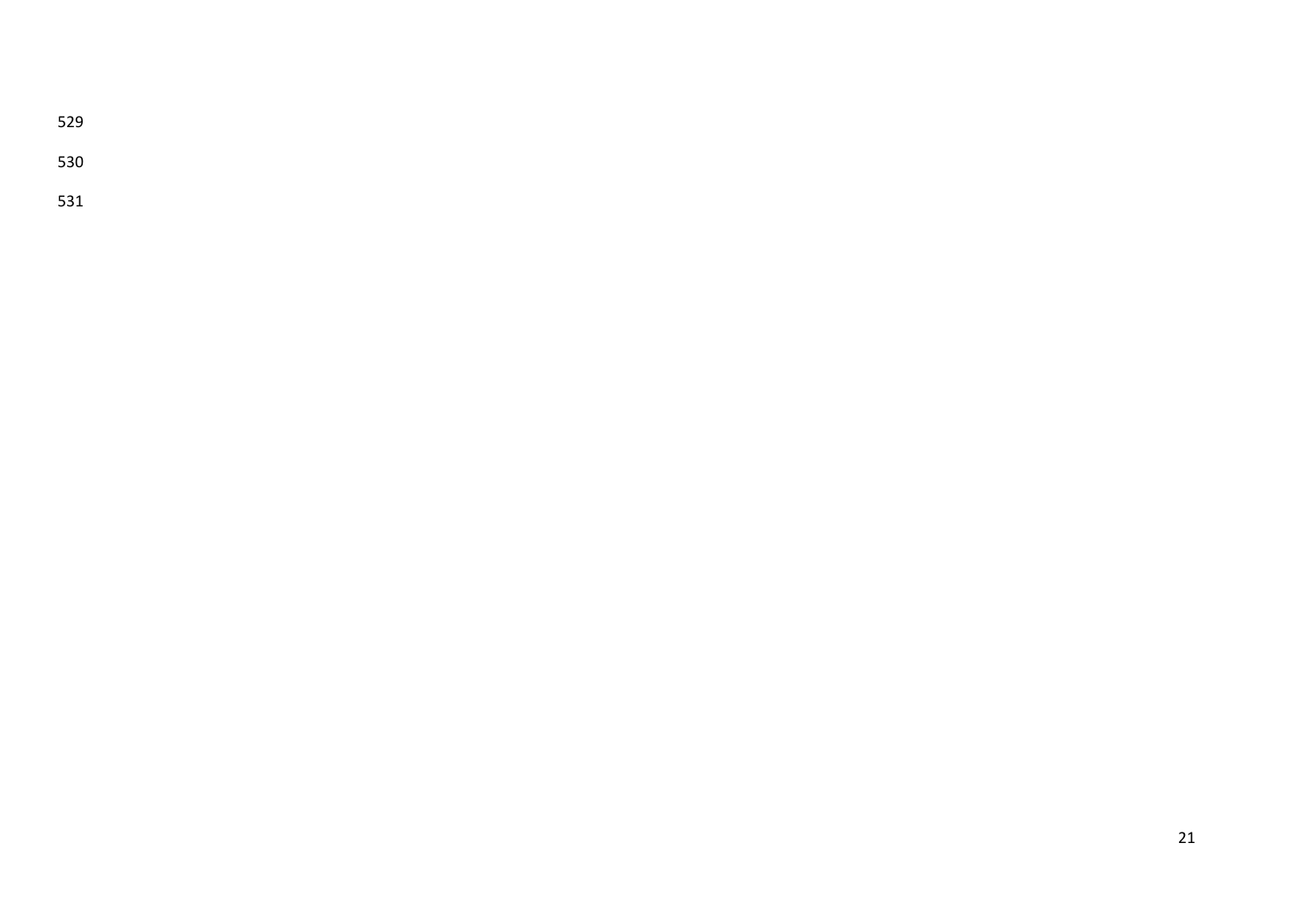532 Table 3. The relationship between clinicopathological factors and survival using the Cox proportional hazards model in all dogs with lymphoma that received

## 533 treatment with the CHOP chemotherapy protocol (Group 2, n=55)

|                                          |         |                        | <b>PFS</b> |                        |       |                        | <b>OS</b> |                      |       |
|------------------------------------------|---------|------------------------|------------|------------------------|-------|------------------------|-----------|----------------------|-------|
|                                          |         | <b>Univariate</b>      |            | <b>Multivariate</b>    |       | <b>Univariate</b>      |           | <b>Multivariate</b>  |       |
| Variable                                 | N       | <b>HR (95% CI)</b>     | p          | <b>HR 95% CI</b>       | р     | <b>HR (95% CI)</b>     | p         | <b>HR 95% CI</b>     | р     |
| Age (0-7 years / $>7$ years)             | 22/33   | $0.721(0.402 - 1.293)$ | 0.272      |                        |       | $0.845(0.471-1.516)$   | 0.573     |                      |       |
| Sex (Female / Male)                      | 16/39   | 1.092 (0.598-1.994)    | 0.776      |                        |       | $0.986(0.538-1.807)$   | 0.964     |                      |       |
| Reproductive status (Entire / Neutered)  | 27/28   | $0.788(0.456-1.362)$   | 0.394      |                        |       | $0.941(0.545-1.624)$   | 0.827     |                      |       |
| Breed (Pedigree / Crossbreed)            | 45 / 10 | $0.531(0.256 - 1.101)$ | 0.089      | <b>NA</b>              | 0.228 | $0.591(0.287 - 1.219)$ | 0.154     |                      |       |
| Grade (Low / High)                       | 10/45   | 1.165 (0.579-2.343)    | 0.669      |                        |       | 1.176 (0.585-2.362)    | 0.650     |                      |       |
| Immunophenotype (B Cell / T cell)*       | 28/25   | 0.425 (0.238-0.758)    | 0.004      | $0.434(0.241-0.784)$   | 0.006 | 0.421 (0.234-0.758)    | 0.004     | $0.433(0.238-0.786)$ | 0.006 |
| WHO Stage (II-IV / V)                    | 31/24   | $0.557(0.321-0.964)$   | 0.037      | $0.488(0.273 - 0.871)$ | 0.015 | $0.506(0.291 - 0.878)$ | 0.015     | $0.433(0.234-0.773)$ | 0.005 |
| WHO Substage (a / b)                     | 17/38   | 1.919 (0.508-1.664)    | 0.781      |                        |       | $0.679(0.366-1.259)$   | 0.219     |                      |       |
| Presenting signs (Not present / Present) |         |                        |            |                        |       |                        |           |                      |       |
| <b>Weight Loss</b>                       | 44/11   | $0.574(0.292 - 1.128)$ | 0.107      | <b>NA</b>              | 0.862 | $0.523(0.264-1.039)$   | 0.064     | <b>NA</b>            | 0.629 |
| GI signs                                 | 29/26   | $0.907(0.524 - 1.568)$ | 0.727      |                        |       | $0.893(0.515-1.550)$   | 0.688     |                      |       |
| Lethargy                                 | 35/20   | 1.346 (0.758-2.389)    | 0.311      |                        |       | 1.198 (0.671-2.136)    | 0.541     |                      |       |
| Pyrexia                                  | 48/7    | Not run                |            |                        |       | Not run                |           |                      |       |
| <b>PUPD</b>                              | 43/12   | $0.848(0.433 - 1.625)$ | 0.620      |                        |       | $0.769(0.400-1.478)$   | 0.31      |                      |       |
| Calcium nmol/L                           | 70      | 1.098 (0.662-1.822)    | 0.718      |                        |       | 1.130 (0.648-1.968)    | 0.667     |                      |       |
| Albumin g/L                              | 70      | $0.937(0.869 - 1.010)$ | 0.090      | <b>NA</b>              | 0.219 | $0.938(0.874-1.006)$   | 0.074     | <b>NA</b>            | 0.207 |
| CRP mg/L                                 | 70      | $0.998(0.991-1.006)$   | 0.643      |                        |       | $0.999(0.992 - 1.006)$ | 0.739     |                      |       |
| mGPS (Score 0+1 / Score 2)               | 30/25   | $0.576(0.326-1.019)$   | 0.058      | <b>NA</b>              | 0.472 | 0.525 (0.299-0.922)    | 0.025     | <b>NA</b>            | 0.201 |

534 The reference category for each variable is the first grouping in parentheses unless otherwise stated.

535 \*Unknown immunophenotype for some patients, n=53.

- 536 NA not applicable
- 537 HR Hazard ratio, 95% CI 95% confidence interval

538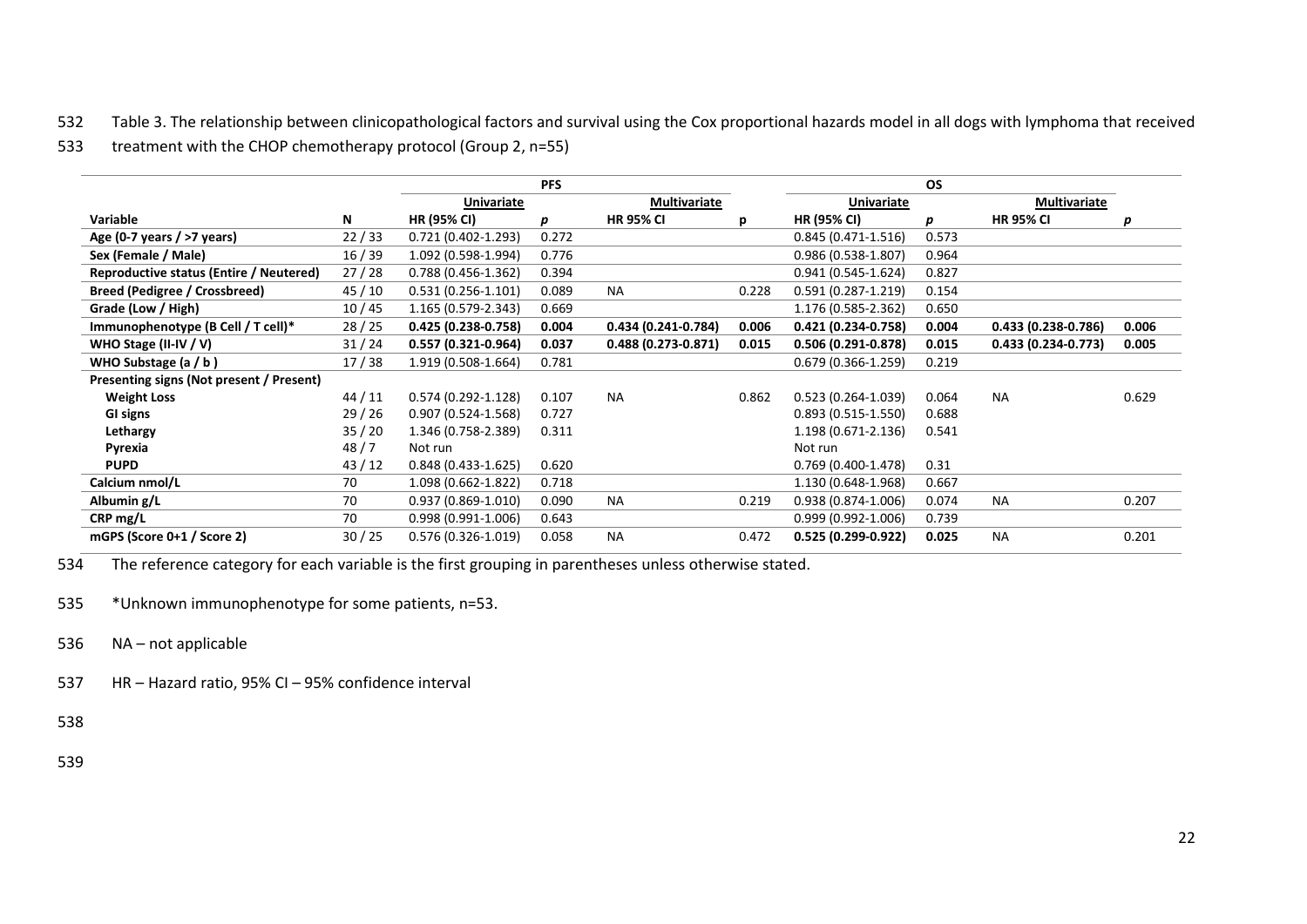540 Table 4: Univariate Kaplan-Meier survival analysis of clinicopathological features and progression-

|                                          |         | Group 1 <i>p-value</i> |           | Group 2 p-value |            |       |
|------------------------------------------|---------|------------------------|-----------|-----------------|------------|-------|
| <b>Variable</b>                          | N       | PFS                    | <b>OS</b> | N               | <b>PFS</b> | OS.   |
| Age (0-7 years / $>7$ years)             | 29/41   | 0.224                  | 0.340     | 22/33           | 0.269      | 0.572 |
| Sex (Female / Male)                      | 21/49   | 0.590                  | 0.907     | 16/39           | 0.775      | 0.964 |
| Reproductive status (Entire / Neutered)  | 34/36   | 0.521                  | 0.955     | 27/28           | 0.392      | 0.826 |
| Breed (Pedigree / Crossbreed)            | 57/13   | 0.800                  | 0.795     | 45 / 10         | 0.084      | 0.148 |
| Grade (Low / High)                       | 58/12   | 0.707                  | 0.938     | 10/45           | 0.668      | 0.648 |
| Immunophenotype (B Cell / T cell)        | 33/32   | 0.027                  | 0.059     | 28/25           | 0.003      | 0.003 |
| WHO Stage (II-IV / V)                    | 42/28   | 0.022                  | 0.003     | 31/24           | 0.034      | 0.013 |
| WHO Substage $(a / b)$                   | 24 / 46 | 0.898                  | 0.371     | 17/38           | 0.781      | 0.375 |
| Clinical signs (Not present / Present)   |         |                        |           |                 |            |       |
| <b>Weight Loss</b>                       | 57/13   | 0.124                  | 0.082     | 44 / 11         | 0.102      | 0.059 |
| GI signs                                 | 41/29   | 0.596                  | 0.954     | 29/26           | 0.726      | 0.687 |
| Lethargy                                 | 46 / 24 | 0.482                  | 0.913     | 35/20           | 0.308      | 0.540 |
| Pyrexia                                  | 60/10   | 0.044                  | 0.051     | 48/7            | NA         | NA.   |
| <b>PUPD</b>                              | 57/13   | 0.782                  | 0.376     | 43/12           | 0.619      | 0.428 |
| Calcium ( $\leq$ 3.0 nmol/L / >3 nmol/L) | 61/9    | NA                     | NA.       | 47/8            | NA         | NA    |
| Albumin (≥29 g/L / <29 g/L)              | 38/32   | 0.027                  | 0.001     | 30/25           | 0.055      | 0.022 |
| CRP mg/L ( $\leq 10$ mg/L / $>10$ mg/L)  | 11/59   | 0.259                  | 0.995     | 8/47            | NA         | NA.   |
| mGPS (Score 0-1 / Score 2)               | 38/32   | 0.027                  | 0.001     | 30/25           | 0.055      | 0.022 |

541 free survival (PFS) and overall survival (OS) using the log-rank test

542 NA – not applicable for test to be run due to small sample size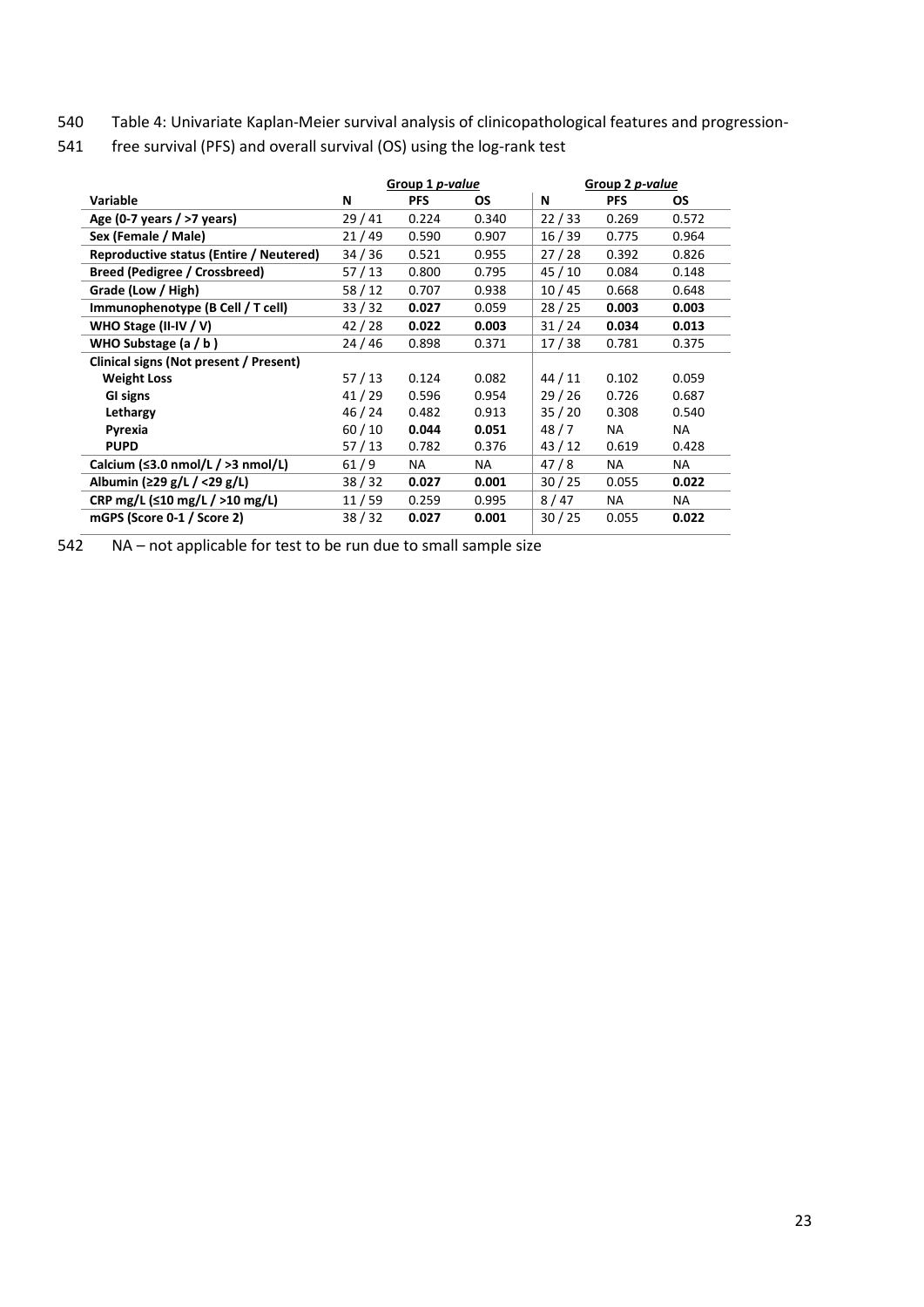#### **Figure Legends**

Figure 1 (A and B): Kaplan-Meier survival curves comparing the overall survival (OS) time of

dogs with both mGPS 0 + 1 to dogs with mGPS2, looking at 70 dogs that received any

546 treatment (Group  $1 - A$ ,  $p = 0.001$ ) and 55 that initially received a CHOP-based protocol

547 (Group  $2 - B$ ,  $p = 0.022$ ).

- Median OS: Group 1 mGPS 0+1 = 295 days (95% CI 200-390 days), mGPS 2 = 92 days
- (95% CI 0-195 days); Group 2 mGPS 0+1 = 295 days (95% CI 153-437 days), mGPS 2 =
- 153 days (95% CI 40-266 days).

- Figure 2 (A and B): Kaplan-Meier survival curves comparing the overall survival (OS) time of dogs with normal albumin (≥ 29g/L), to dogs with hypoalbuminaemia (<29g/L), looking at 70 555 dogs that received any treatment (Group  $1 - A$ ,  $p = 0.001$ ) and 55 that initially received a 556 CHOP-based protocol (Group  $2 - B$ ,  $p = 0.022$ ).
- Median OS: Group 1 ≥ 29g/L = 295 days (95% CI 200-390 days), <29g/L = 92 days (95% CI 0-195 days); Group 2 ≥ 29g/L = 295 days (95% CI 153-437 days), <29g/L = 153 days (95% CI 40-266 days).

 Figure 3 (A and B): Kaplan-Meier survival curves comparing the progression-free survival (PFS) time of 70 dogs that received any treatment (Group 1) for dogs with mGPS 0+1 564 compared to mGPS 2 (p=0.027), and for dogs with normal albumin ( $\geq 29g/L$ ) compared to hypoalbuminaemia (<29g/L, p=0.027).